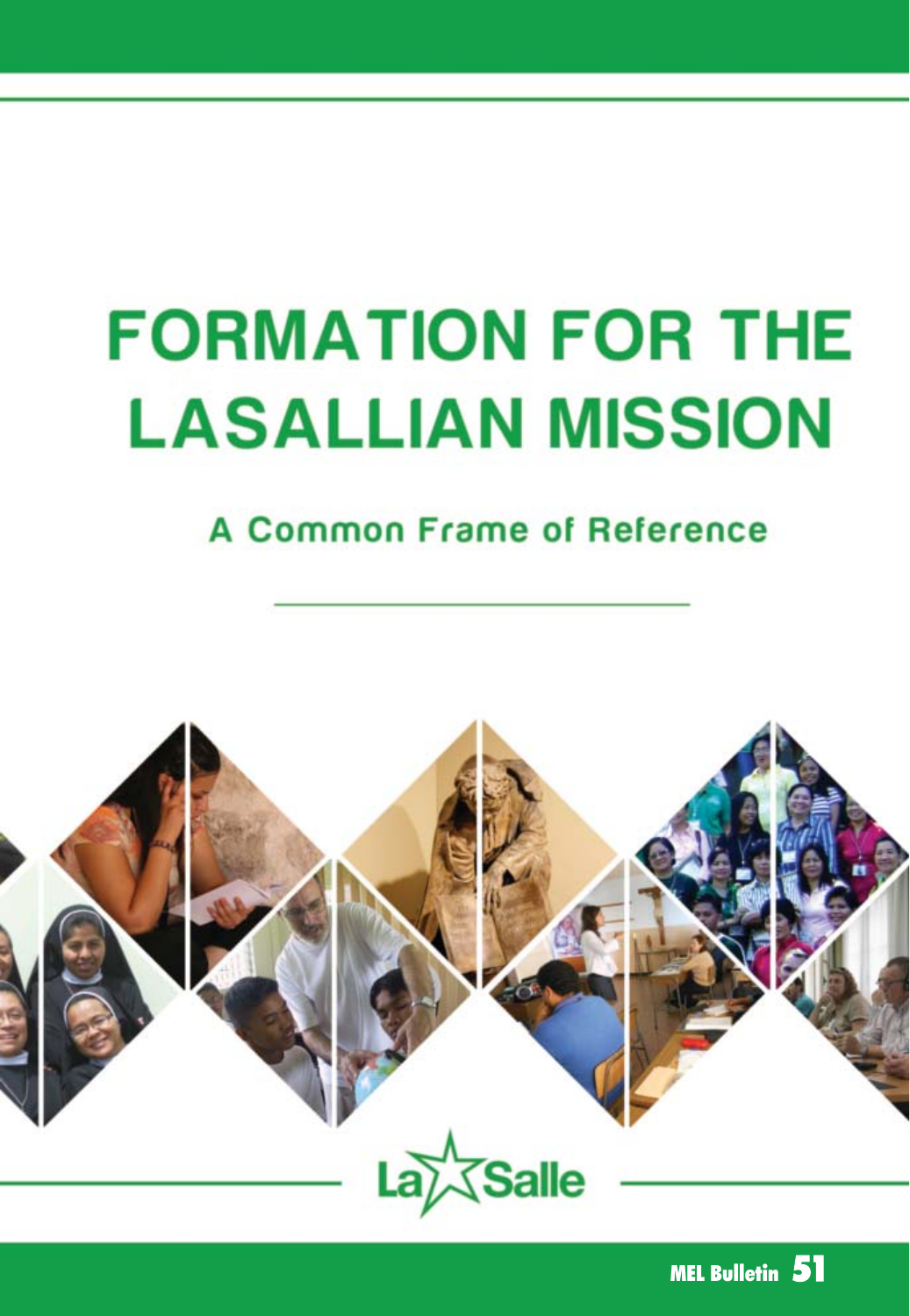## **Formation for the Lasallian Mission**

**A Common Frame of Reference**

**April 2014**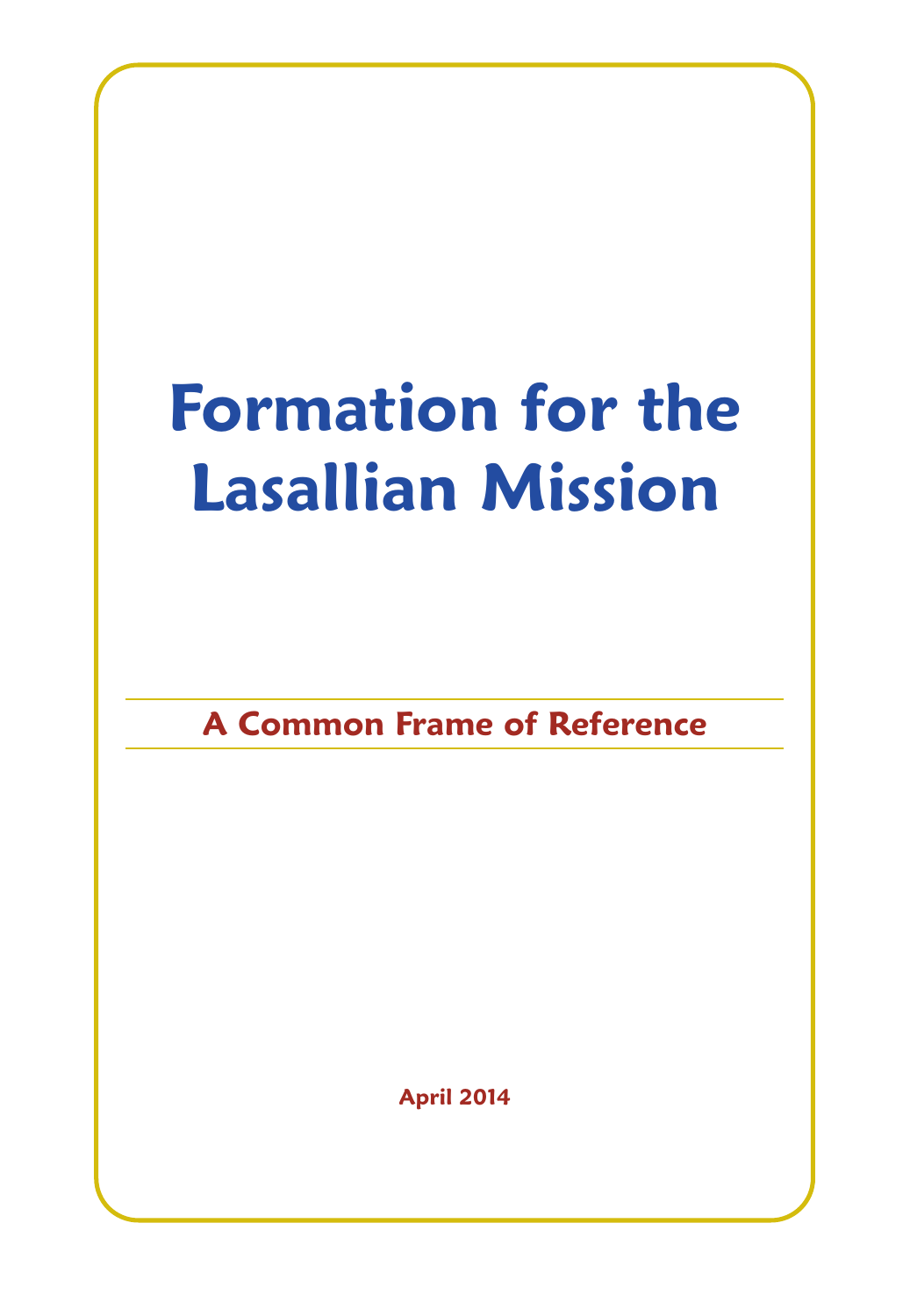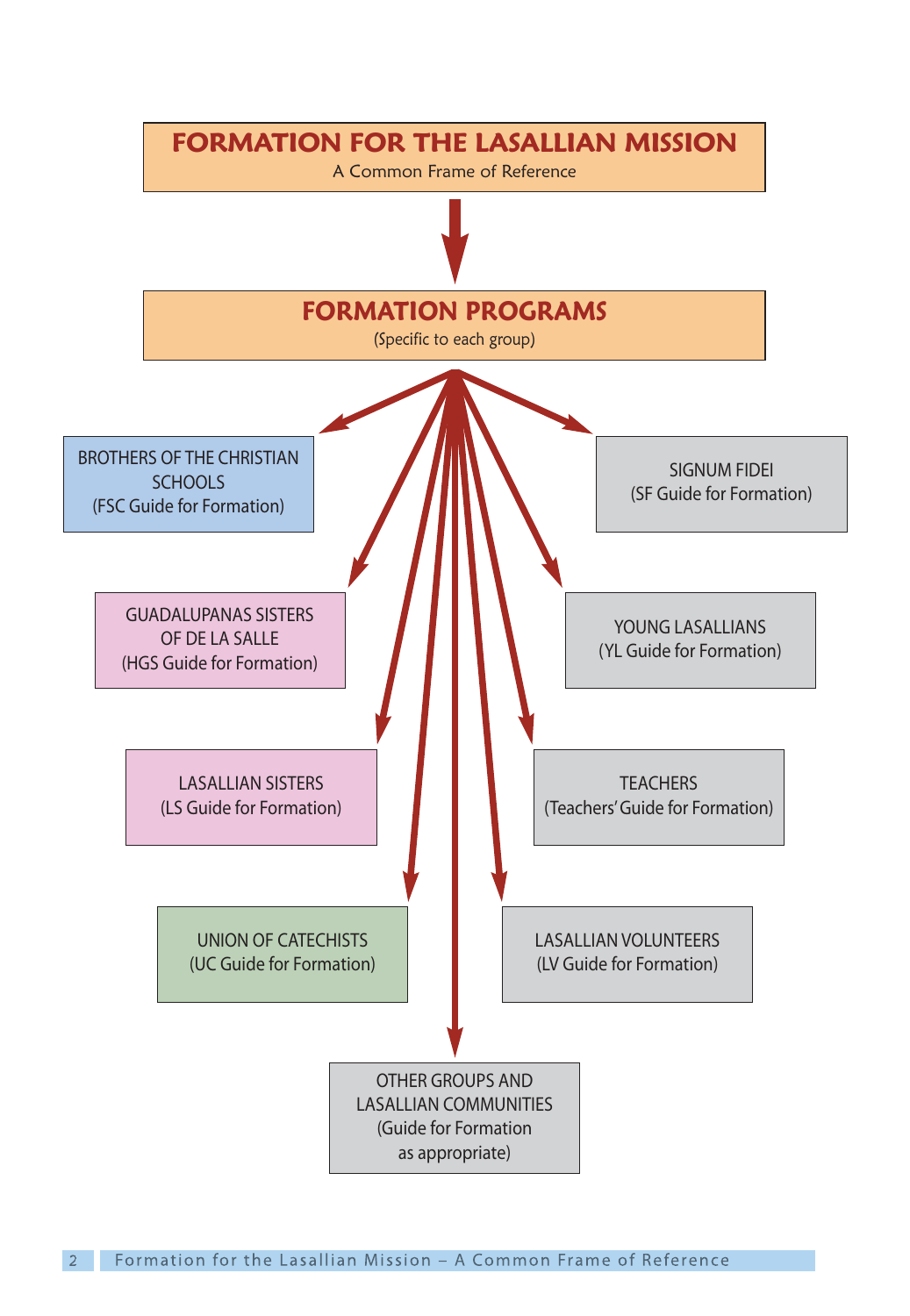#### **FRAME OF REFERENCE FOR THE LASALLIAN MISSION**: A

basic document to be used for the formation of all Lasallians. It defines the mission, those who work in the mission, the basic constitutive elements for Lasallian Formation and its content.

**ITINERARY/JOURNEY/PROGRAM:** The description of a way, path, journey, with descriptions of the stops along the way that are followed in order to reach a particular point.

**Lasallian formation program**: A program adapted to each person or group that establishes a sequential formation process and that allows for the acquisition of needed competency for carrying out the Lasallian mission.

**Lasallian vocational journey**: The ways in which the Lasallian Mission can be lived out, keeping in mind one's own identity and the plurality of Lasallian vocational options.

**GUIDE**: A document that specifies the goals and articulates the stages, processes, pro-grams and content of basic formative experiences. This guide is aimed at both formation personnel and those in formation.

**Specific Guide for Formation:** A document that broadly presents and develops the specific vocational program for each Lasallian Institute, Association, Fraternity, Group. The Guide keeps in mind this Common Frame of Reference for Formation in the Lasallian Mission. It gives guidelines for specific formation plans and programs and it uses the appropriate institutional documents as references.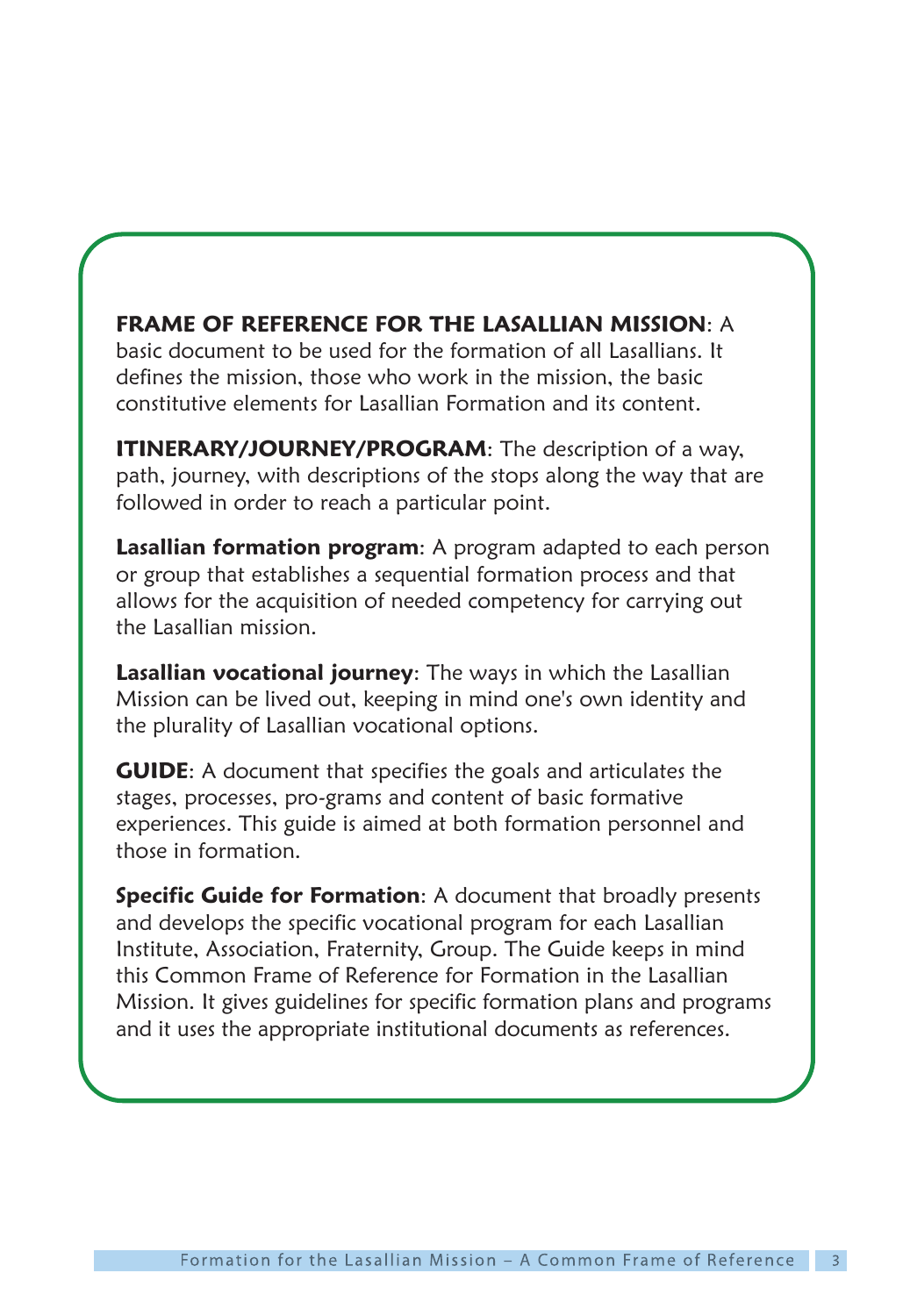

The International Assembly 2006

**1.1** The Brothers, Sisters, and lay Lasallians who participated in the 2006 International Assembly reflected: "The experience we have lived is like the Pentecost of the first Christian community. We feel compelled to proclaim the Reign of God by means of the Lasallian educational mission. We feel compelled to be lights in the hearts of the young people whom we serve and lights to the world. We feel compelled to educate and form young people in human and Christian values." Guided by the Spirit, the participants made a proposal of the "first order for all Lasallians," namely, **initial and ongoing formation and accompaniment**.

Call for a Guide for Formation

**1.2** Acknowledging the indelible bond between mission and the formation that prepares and sustains those in the mission, the Assembly asked that the *"International MEL Commission form a Committee to create a Guide that articulates essential elements of Lasallian formation and accompaniment for the Lasallian Family. Based on this guide, diverse members of the Lasallian Family will be responsible for designing programs of joint Lasallian formation and accompaniment for ALL members of the Lasallian Family"* (Report of the International Assembly 2006: "Associated for the Lasallian Educational Mission," p. 38). The 2013 International Assembly again emphasized the need to provide "formation and accompaniment for members of the educational community to ensure their commitment to the Lasallian Mission" (Report of the 2013 International Assembly, Challenge 1.2, page 27).

The response **1.3** In response to the movement of the Spirit in the Lasallian Family, the 44th General Chapter (2007) of the Brothers of the Christian Schools insisted on the importance of this undertaking (Cf. Circular 455: 2.3.2, p. 27).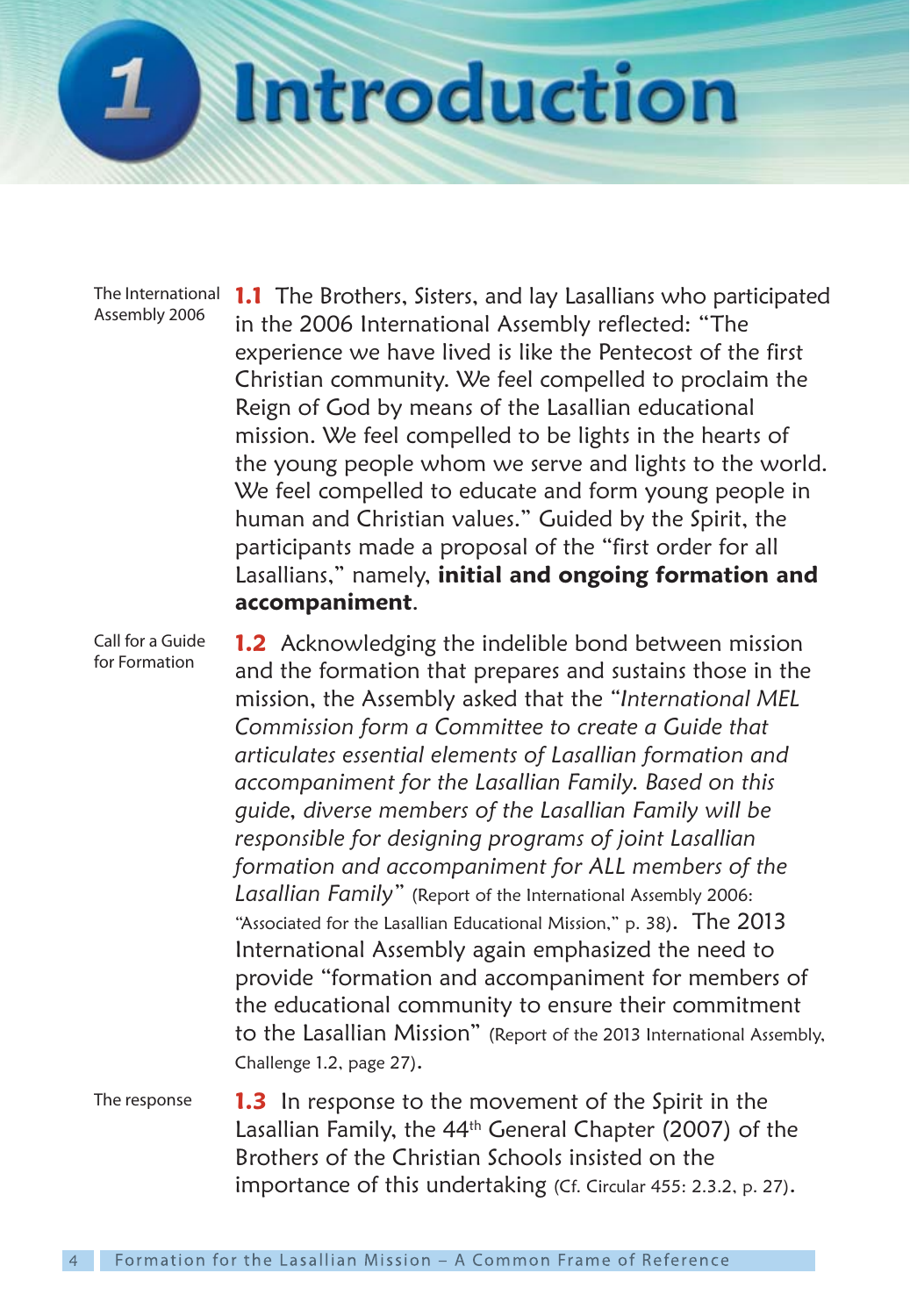These guidelines are the fruit of the collaboration of three Secretariats along with their respective International Councils: Being Brothers Today, Lasallian Family and Association and Lasallian Educational Mission (MEL). This Common Frame of Reference also acknowledge the indelible bond between mission and emerging expressions of association.

#### The purpose

**1.4** We Lasallians also feel compelled by the Spirit to better accompany one another in our personal and communal vocational journey. In that light, we offer these guidelines in this spirit which we hope will

- a) re-assert the priority of an updated formation for all Lasallians;
- b) help Lasallians live their lives as a vocational response;
- c) provide a practical tool for those who are involved in the ministry of formation;
- d) offer common references for the formation programs of each Lasallian Institute, Association, community or group in human, spiritual, professional and Lasallian areas;
- e) help to train persons in creative and progressive change ;
- f) encourage contacts for cooperation and solidarity in the field of formation;
- g) promote unity among the different kinds of Lasallian educational establishments ;
- h) respond better to the challenges of the Lasallian mission and the needs of children, youth, and young adults, especially the poor.

**1.5** This Common Frame of Reference is addressed to all Lasallians but in a special way to those responsible for leadership and formation. Its purpose is to aid in developing formation programs and to encourage and generate different formation strategies appropriate for the full range of Lasallian vocations. Whom are we addressing?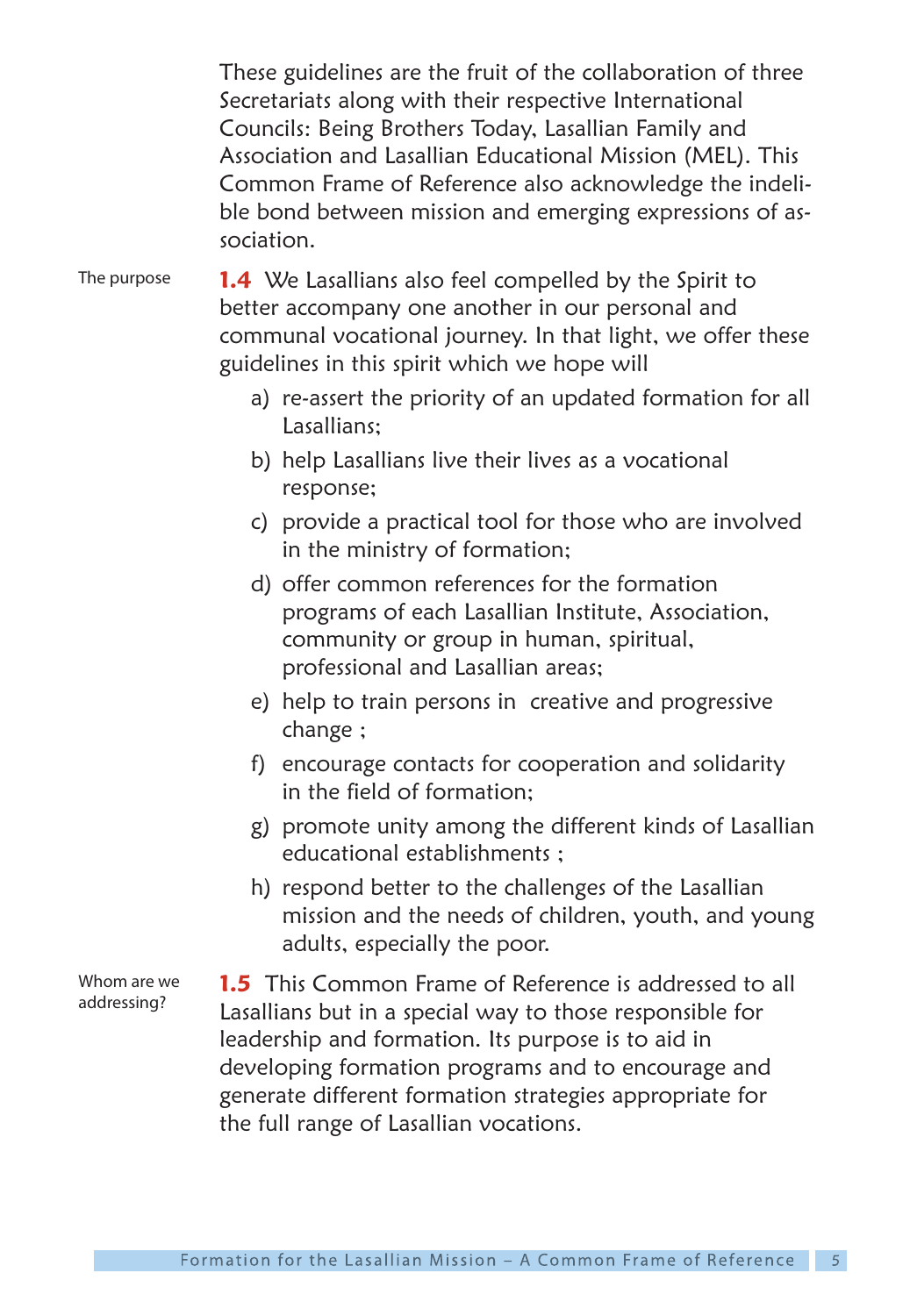# **The Lasallian Mission**

Definition

**2.1 The Lasallian mission** is to provide human and Christian education for all, with special preference for the poor, according to the ministry that the Church has entrusted to us. This mission is shared today with women and men who carry it out in witness, service and communion. They are concerned first of all with the educational needs of those whose dignity and basic rights are not recognized and who are thus deprived of the opportunity for development. The purpose of the Lasallian mission is to give them the possibility of living with dignity as sons and daughters of God among one another.

Origin and updating

#### **2.2 Saint John Baptist de La Salle and the first**

**Brothers** renewed the school of their time in order to put it within reach of the poor and to offer it to everyone as a sign of the Kingdom and as a means of salvation. Today, the Lasallian mission is continually inculturated in each local situation in order to respond with creative fidelity to particular urgent needs and to be the Good News always and everywhere. The Lasallian mission must constantly be re- discovered.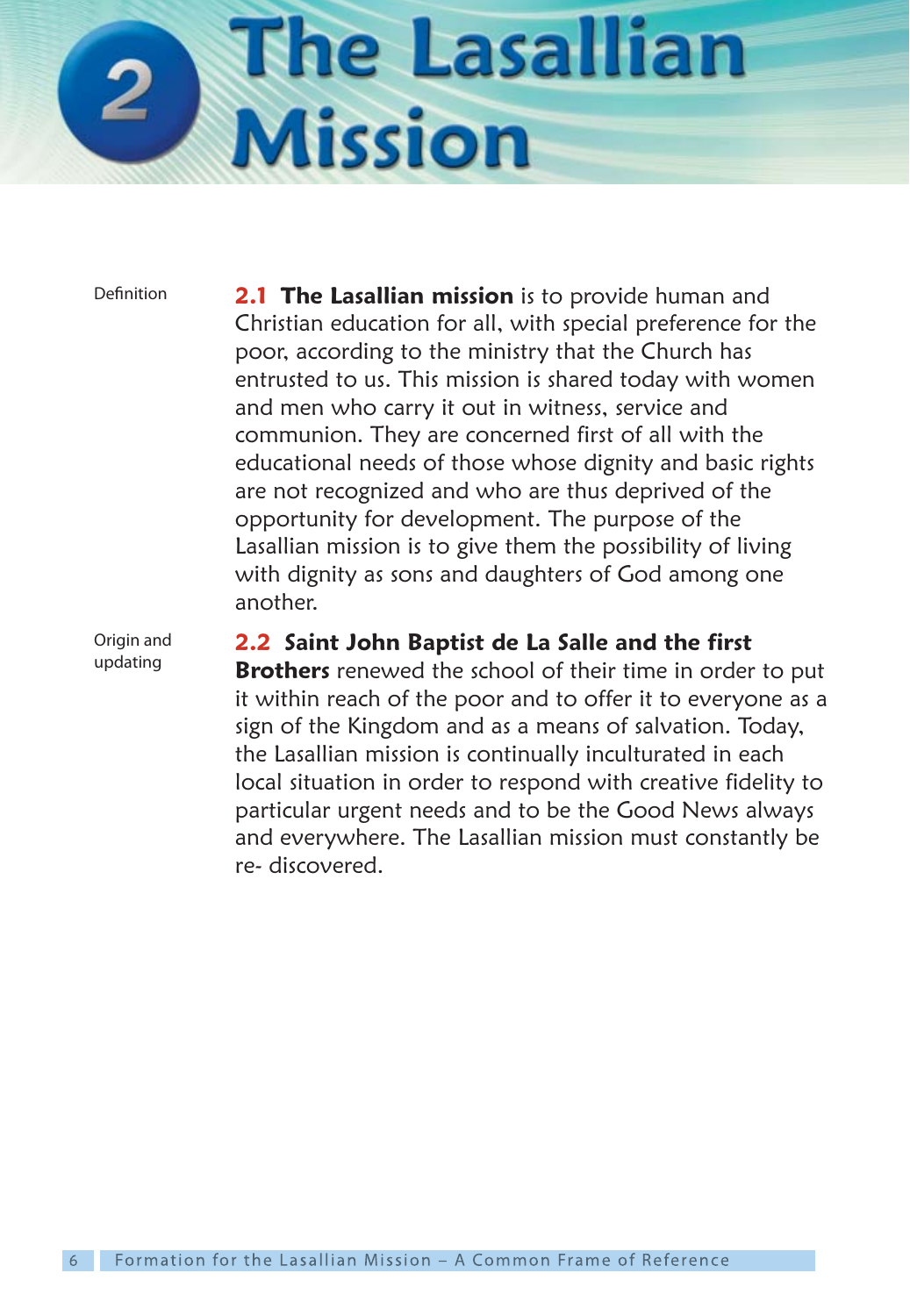

**3.1** Formation for Lasallian mission is the process of interiorizing the constitutive elements of Lasallian identity. It involves the accompaniment of persons and it helps them fundamentally in their human and spiritual growth and maturation in order to respond to their vocation and to the needs of the mission. Definition

**3.2** Formation for mission involves the development of the professional competence that each person needs in order to carry out the mission. From the very beginning up to today, attention to "those who have been entrusted to us" and care that "the school run(s) well" guarantee the continuation of quality, person-centered, educational initiatives, which is achieved only through the appropriate professional preparation of each person involved in the  $microo<sub>n</sub>$ Formation for Mission

For the spirit that **3.3** The mission is shared and is carried out "together and by association." In order to do this, formation sees to it that persons acquire an in-depth spirit that unites them and is manifested in one's personal ability to work together. unites us

**3.4** Formation *"touches the heart"* of each person. At different times in their formative journey, each person is challenged to integrate within themselves the various contents and processes of formation. The process of personal integration is ongoing and leads to transformation and change. For personal integration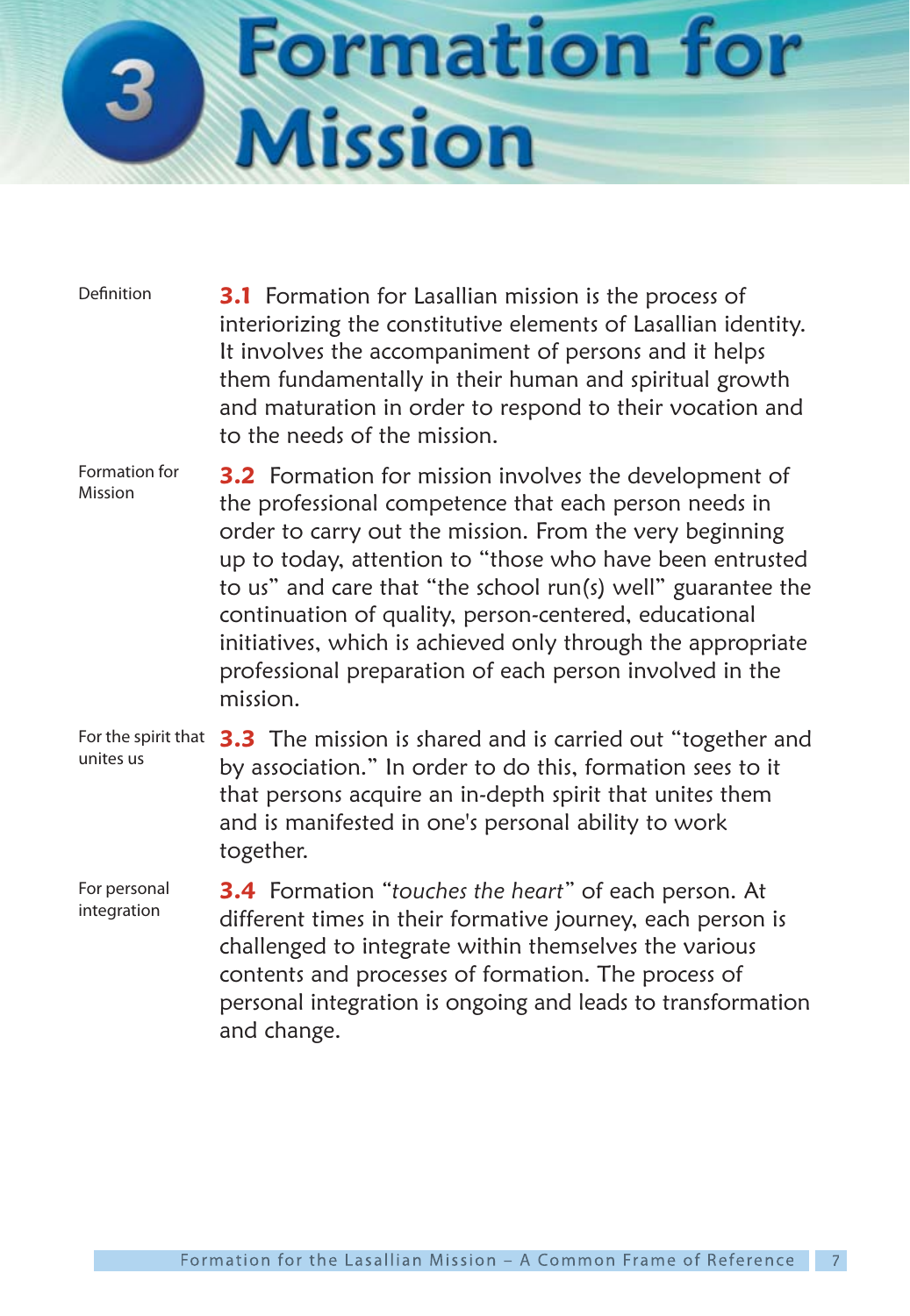

A common process of formation

**4.1** Those who share the Lasallian mission, albeit in different ways, are always invited into a common formation process that helps them to discover the deeper meaning of our life and our vocation. Each of the vocational pathways requires a specific guide for formation while sharing common principles.

Longing for communion **4.2** Today we can affirm that *"… the desire of many colleagues in Lasallian ministries to participate in the charism of the Institute is one of the most significant trends in recent times. This longing for charismatic communion and sharing is fostering a dynamic movement in the Institute"* (Circular 461, 3.11). This dynamic finds expression in the association for mission that requires new and unified approaches to formation.

**4.3** While our history finds its origin and roots in the Christian faith, it welcomes believers of other religions in the conviction that the Lasallian charism can exist in harmony with other forms of living out and being committed to faith. Different creeds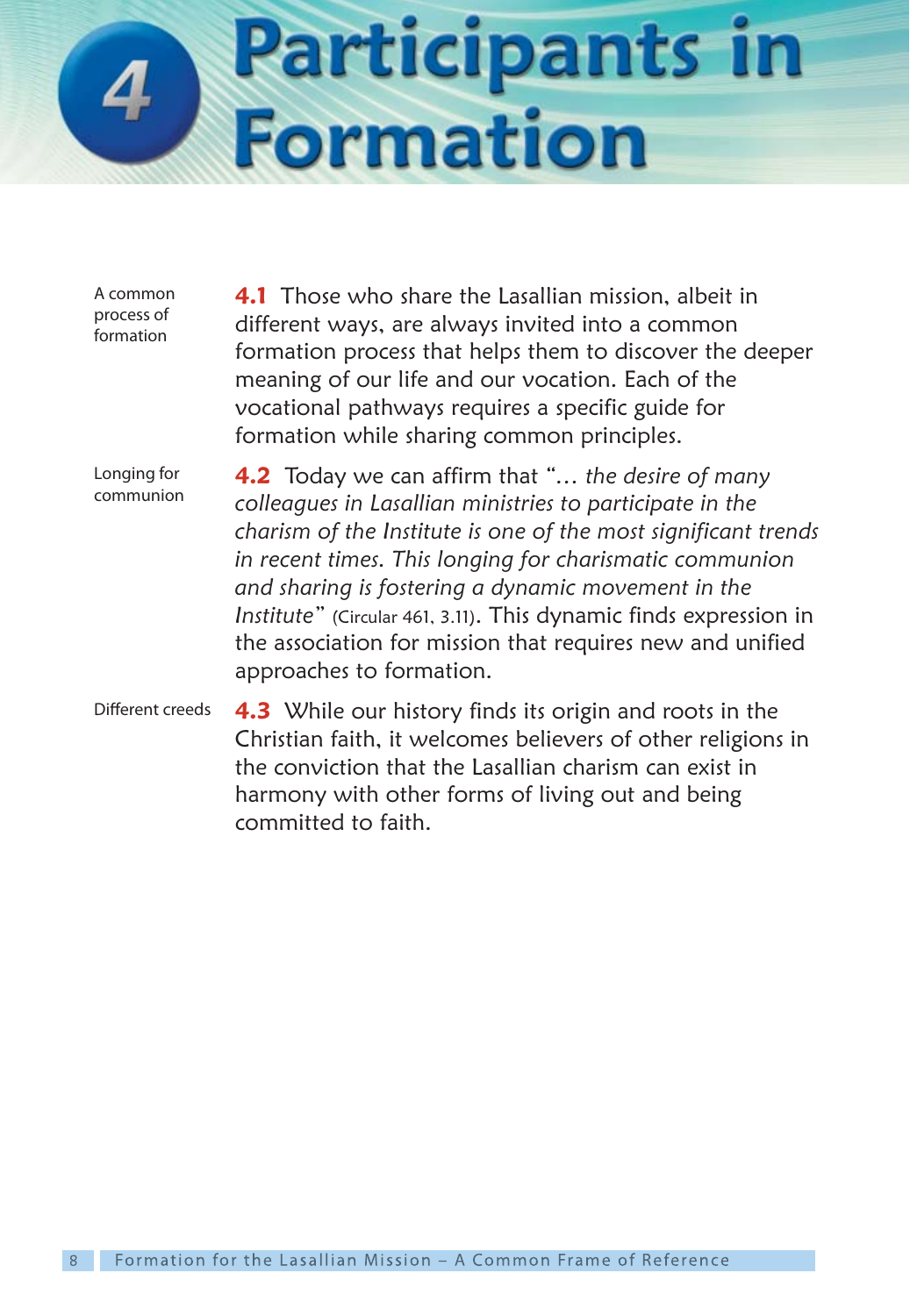# **Principles of<br>Formation**

The 10 principles upon which Lasallian Formation for the Mission are based are:

- 1. Formation is for Mission.
- 2. Formation is transformative.
- 3. Formation promotes Association for Mission.
- 4. Formation responds to local and global needs.
- 5. Formation starts with the individual.
- 6. Formation is integrative.
- 7. Formation takes place in community.
- 8. Formation develops a particular spirituality.
- 9. Formation presents the founding charismatic event as a source of inspiration and discernment.

10.Formation is lifelong.

*\* This list is open to other relevant principles applied depending on the particular context in which they are used.*

#### **5.1 Formation is for Mission.**

| <b>Mission orients</b><br>formation | 5.1.1 Any response to challenges in the area of mission is<br>directly related to criteria governing programs, activities<br>and decisions of formation for that mission. Program aims<br>take into account the purpose of the mission $-$ which is<br>none other than the educational service of the poor. For<br>Lasallians, this is the concrete way to "procure the glory of<br>God." |
|-------------------------------------|-------------------------------------------------------------------------------------------------------------------------------------------------------------------------------------------------------------------------------------------------------------------------------------------------------------------------------------------------------------------------------------------|
| The ideal locus<br>for formation    | 5.1.2 Formation and mission are intrinsically connected in<br>such a way that the ideal locus for formation is actually in<br>the carrying out of the mission.                                                                                                                                                                                                                            |
| Joint formation<br>programs         | 5.1.3 A common formation for all Lasallians should<br>encourage joint formation programs.                                                                                                                                                                                                                                                                                                 |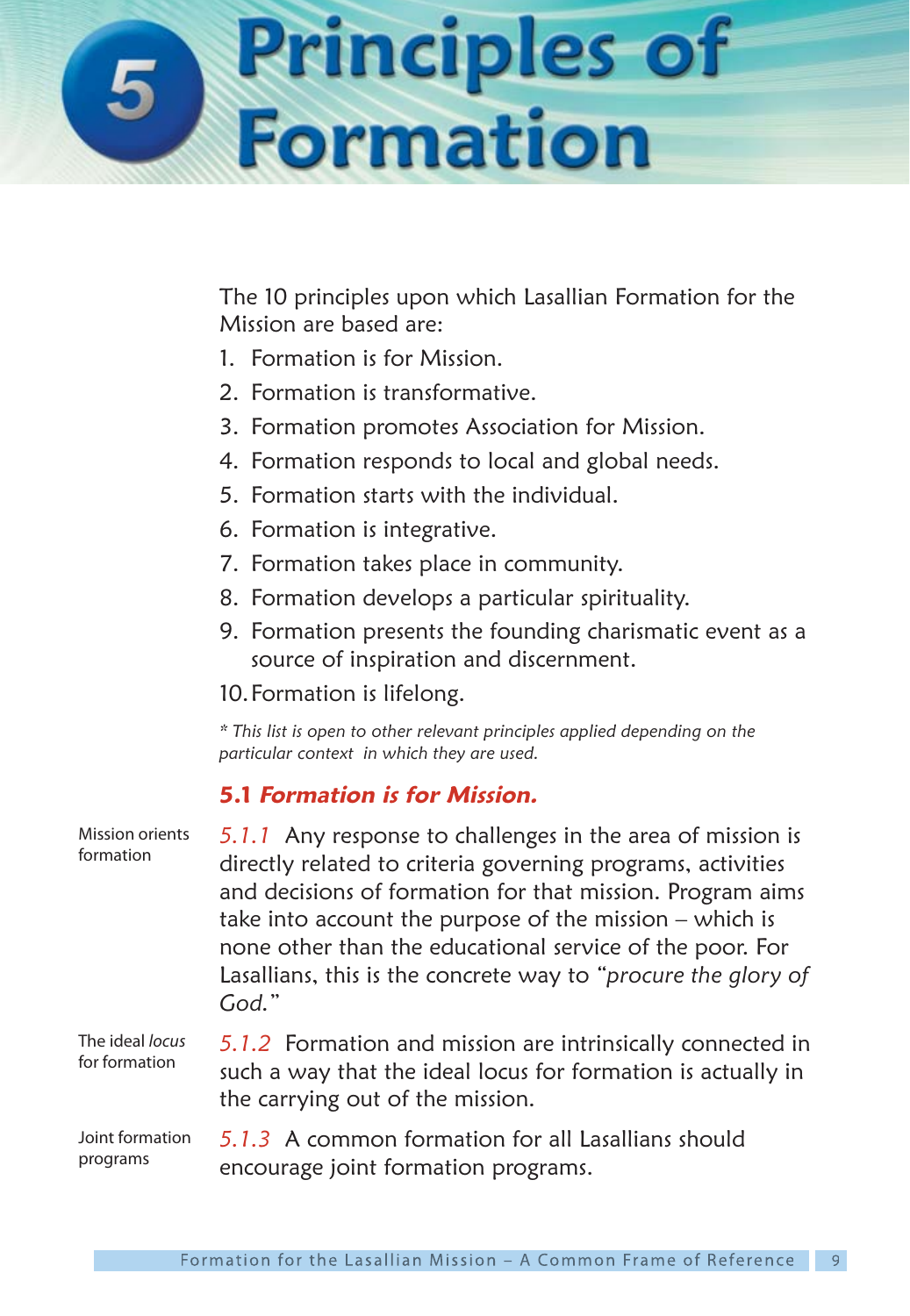The gratuity of formation

*5.1.4* Formation is always an enriching gift in itself which is always gratuitous – a "gift" offered and accepted freely, for the service of the mission.

A deeper commitment

*5.1.5* Formation orients one toward a deeper commitment to the Mission.

#### **5.2 Formation is transformative.**

*5.2.1* The process, the development and the experience of formation moves from information to formation, and from formation to transformation and from transformation to integration. According to the situation and personal history of the individual, it calls for changes of behavior, mentality and attitude on both personal and community levels. Personal transformation

*5.2.2* Formation forges critical and creative minds. It also promotes research, as well as the sharing of new and best educational practices, both present and past. Creativity, research and sharing

*5.2.3* By transforming individuals, formation builds community, and along with other factors, it can transform social structures, so that human beings "behave more fraternally among themselves" (Article 1, Human Rights). Social transformation

#### **5.3 Formation promotes Association for Mission.**

*5.3.1* Formation is a means of promoting association for the educational service of the poor. It is a process of personal integration of values shared by the Lasallian Family. A person internalizes these values when he/she experiences association with, and commitment to, educational projects that respond to situations of poverty. Means and results

Association at different levels and with society

*5.3.2* Formation fosters association at many levels within the Lasallian Family: Sectors, Districts, Regions ... It also promotes the social fabric by supporting educational projects with persons and organizations interested in the common good.

Special priorities for association

*5.3.3* In order to strengthen the sense of association for the educational service of the poor, formation sees the following areas as priorities:

- a) co-responsibility of everyone for the mission;
- b) ability to discern together the needs of the times, the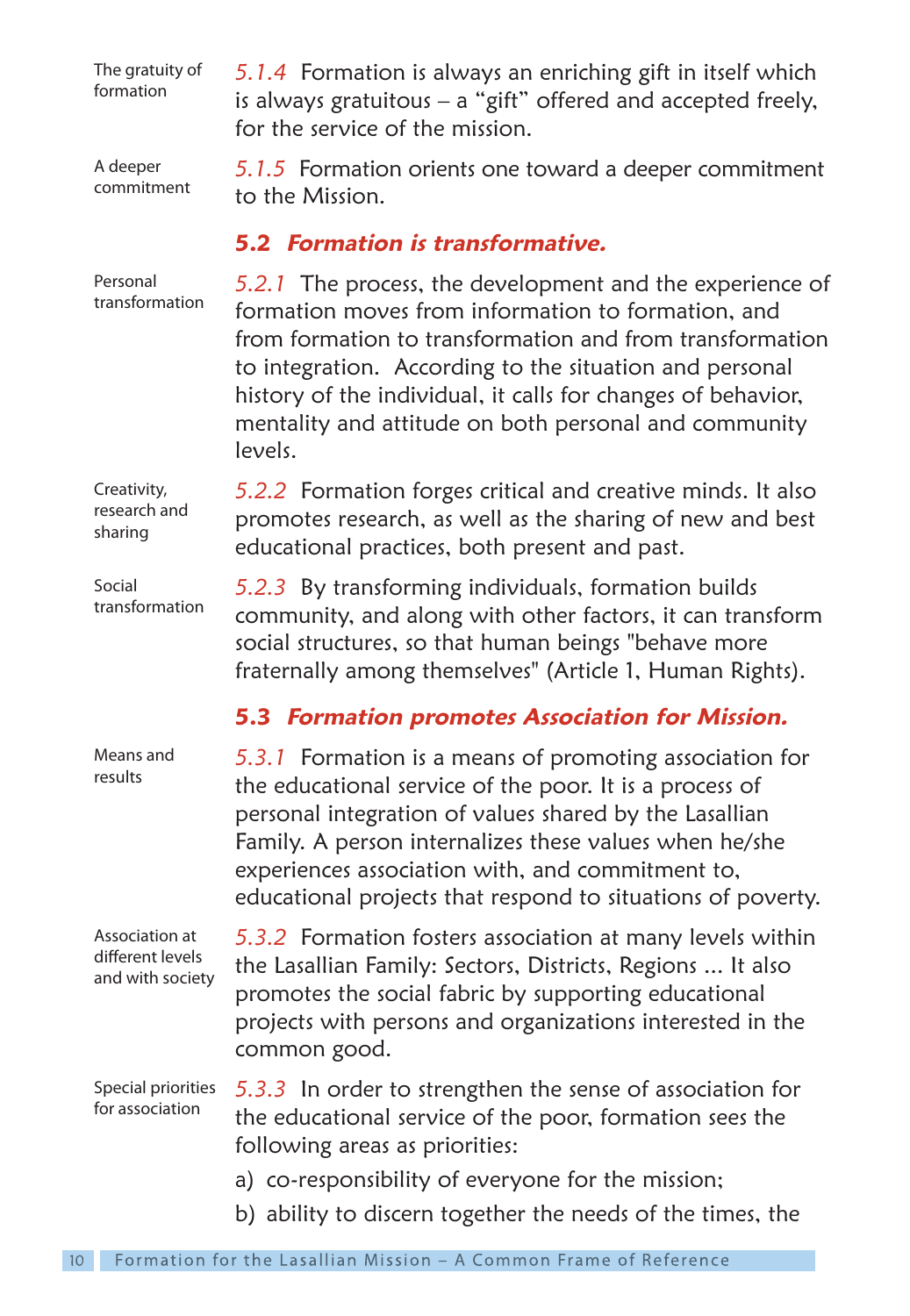community responses that emerge, and the joyful acceptance of sacrifices that these entail, given the limited resources available;

- c) greater understanding and appreciation of Lasallian vocations;
- d) promotion of the consecrated life of Brothers and Sisters;
- e) training of leaders for the mission.

#### **5.4 Formation responds to local and global needs.**

*5.4.1* Formation for the mission helps the individual to read and discern the signs of the times in order to respond to the calls of the present-day world, and to take up a leading role in the face of mission challenges. Responding to needs

*5.4.2* Formation encourages a critical reading of history primarily from the conditions of the poor and marginalized. Attention to the new forms of poverty is one of its essential orientations. It also helps each person to discover a call, requiring a personal response that comes through the educational needs of the young. A cry from the poor and a response

*5.4.3* Every formation program for mission, from its planning to its implementation and evaluation, is needs based. Programs based on needs

#### **5.5 Formation starts with the individual.**

*5.5.1* Formation addresses individuals where they are, in their context, with their personal and professional choices, with their relationships and with their spirituality. Formation programs always assume that each person already has previous knowledge, values and life experience. *5.5.2* Formation is an offer which demands not only a response but also availability on the part of a person. Lasallians assume the primary responsibility for their own formation. *5.5.3* Formation engages the person in a dialog. It invites one to undertake a "journey", at one's own pace, together with others, in order to discover one's own vocation to the mission. The starting point: the individual Responsibility Being on a "journey"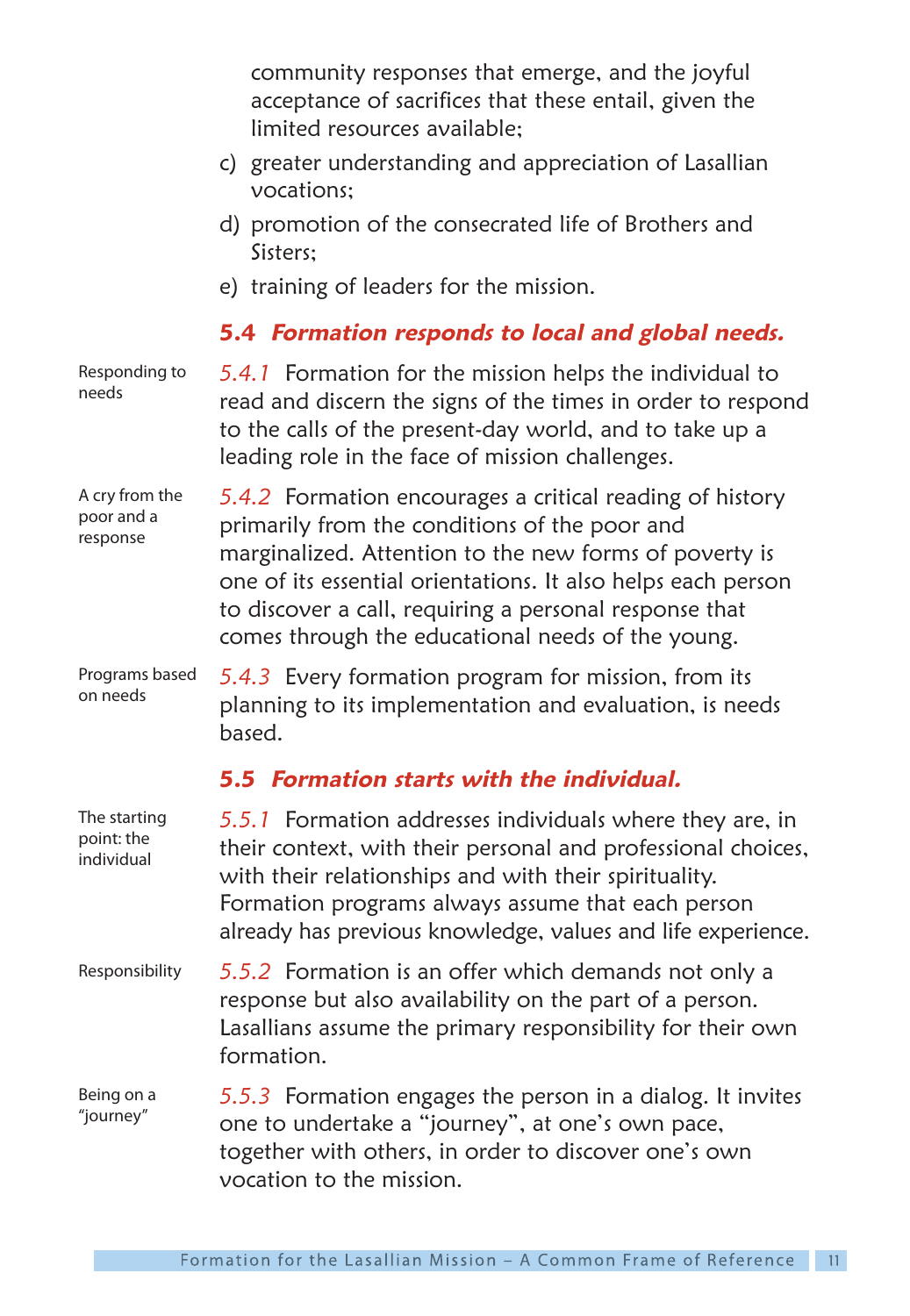*5.5.4* Formation is inclusive of all persons with all their differences, and is open to the wealth of multicultural and multi-religious contexts. It believes that participation in formation should be wide-ranging, inclusive and empowering. Inclusion and multi-cultural contexts

*5.5.5* Methodology is always inductive, participatory and adapted to the context of each person and group. The language used is understandable and friendly. Methodology

#### **5.6 Lasallian Formation is integrative.**

Holistic approach 5.6.1 Formation is directed towards the integration of the person in relation to oneself, to the Lasallian community, to the larger society, to nature, and to Transcendence. For this reason, it always promotes opportunities, experiences, and structures, which ensure an integrative approach and the fullest human development of the individual and of groups.

*5.6.2* Lasallian formation promotes intellectual empowerment, and personal/group experiences of life and mission. By stressing commitment and reflection, Lasallian Formation seeks to put theoretical knowledge into daily practice, and tries to reflect constantly on one's lived experience. Integration of knowledge and experience

*5.6.3* Formation programs foster the commitment of each individual, taking into account each one's vocation and status in life. Programs also help the person seek a balance among his/her many responsibilities. Involvement in programs

#### **5.7 Formation takes place in community.**

| Formation<br>through<br>relationships | 5.7.1 Formation is grounded in inter-personal relationships<br>within and outside the educational community. It is these<br>relationships that enable the members of the community<br>to form one another. Dialogue is a fundamental means of<br>formation. |
|---------------------------------------|-------------------------------------------------------------------------------------------------------------------------------------------------------------------------------------------------------------------------------------------------------------|
| build community                       | Formation helps to $5.7.2$ It is in community that persons experience formation<br>and this formation in turn, helps create community.                                                                                                                      |
| Accompaniment                         | 5.7.3 Given that this is a process that takes place in a<br>group setting, formation requires: accompaniment,<br>fraternal presence, a liberating concern, understanding,                                                                                   |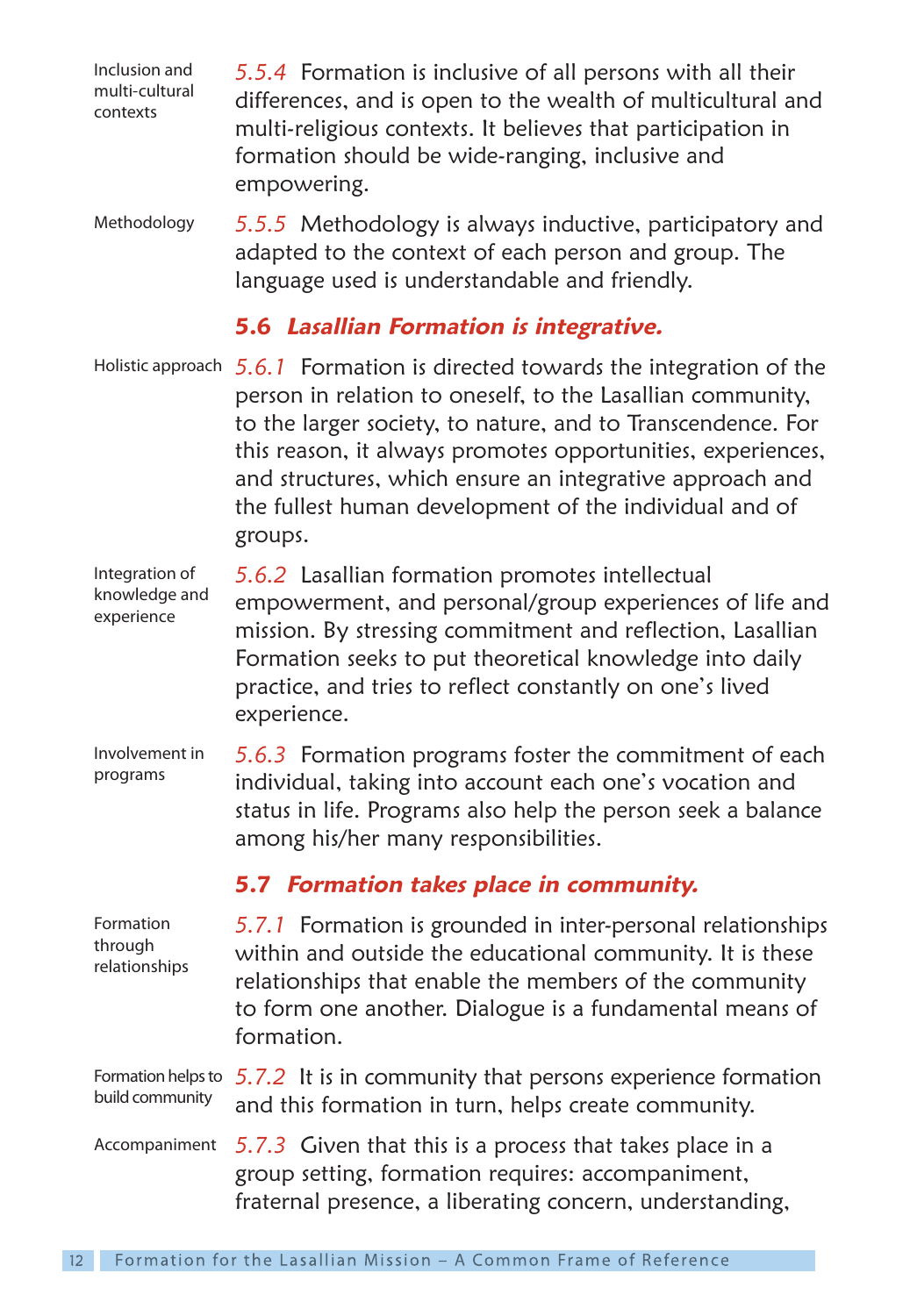mercy, discernment and a living out of the Lasallian "journey." This accompaniment takes place in the form of presence, times for personal and communal reflection, personal interviews, spiritual direction, meetings to share and reflect on life and mission, through exchanges and conflict resolution. There are two levels of accompaniment: personal and communal.

#### **5.8. Formation fosters a particular spirituality.**

| Spiritual<br>potential            | 5.8.1 Formation recognizes in each person and group a<br>unique spiritual sensitivity awaiting development.                                                                                                                                                                                                                                                                                                                                          |
|-----------------------------------|------------------------------------------------------------------------------------------------------------------------------------------------------------------------------------------------------------------------------------------------------------------------------------------------------------------------------------------------------------------------------------------------------------------------------------------------------|
| The search for<br>meaning         | 5.8.2 Lasallian spirituality fosters a way of looking at<br>reality with love, hope and faith. Because of this, formation<br>is an ongoing process of searching for meaning in one's<br>own life and in the mission. The Christian discovers this<br>meaning by following Jesus and in the Good News.<br>Lasallian spirituality is fundamentally Trinitarian and it<br>provides paths for other religious expressions that seek the<br>Transcendent. |
| Presence of God                   | 5.8.3 The Christian Lasallian continuously seeks to<br>discover the presence of God and to be attentive to it in<br>history, in others, in nature and in one's surroundings.                                                                                                                                                                                                                                                                         |
| Spirituality based<br>on the poor | 5.8.4 For Lasallians, the educational service of the poor is<br>a privileged locus of encounter and growth in the<br>transcendent dimension of life. Formation thus promotes a<br>spiritual life rooted in the poor, the needy, recognizing the<br>living and present God in history.                                                                                                                                                                |
| Spirituality                      | 5.8.5 Formation continues to be inspired by the spirit of<br>the Founder: "Make no distinction between the duties of<br>your profession and those that refer to your salvation and<br>perfection." The spirit of faith and zeal is present in the<br>actions of all Lasallians.                                                                                                                                                                      |
| The Role of<br>Prayer             | 5.8.6 Prayer, personal and in community, is necessary for<br>personal discernment and integration in order to assume<br>one's responsibilities regarding oneself, others, and all<br>creation.                                                                                                                                                                                                                                                       |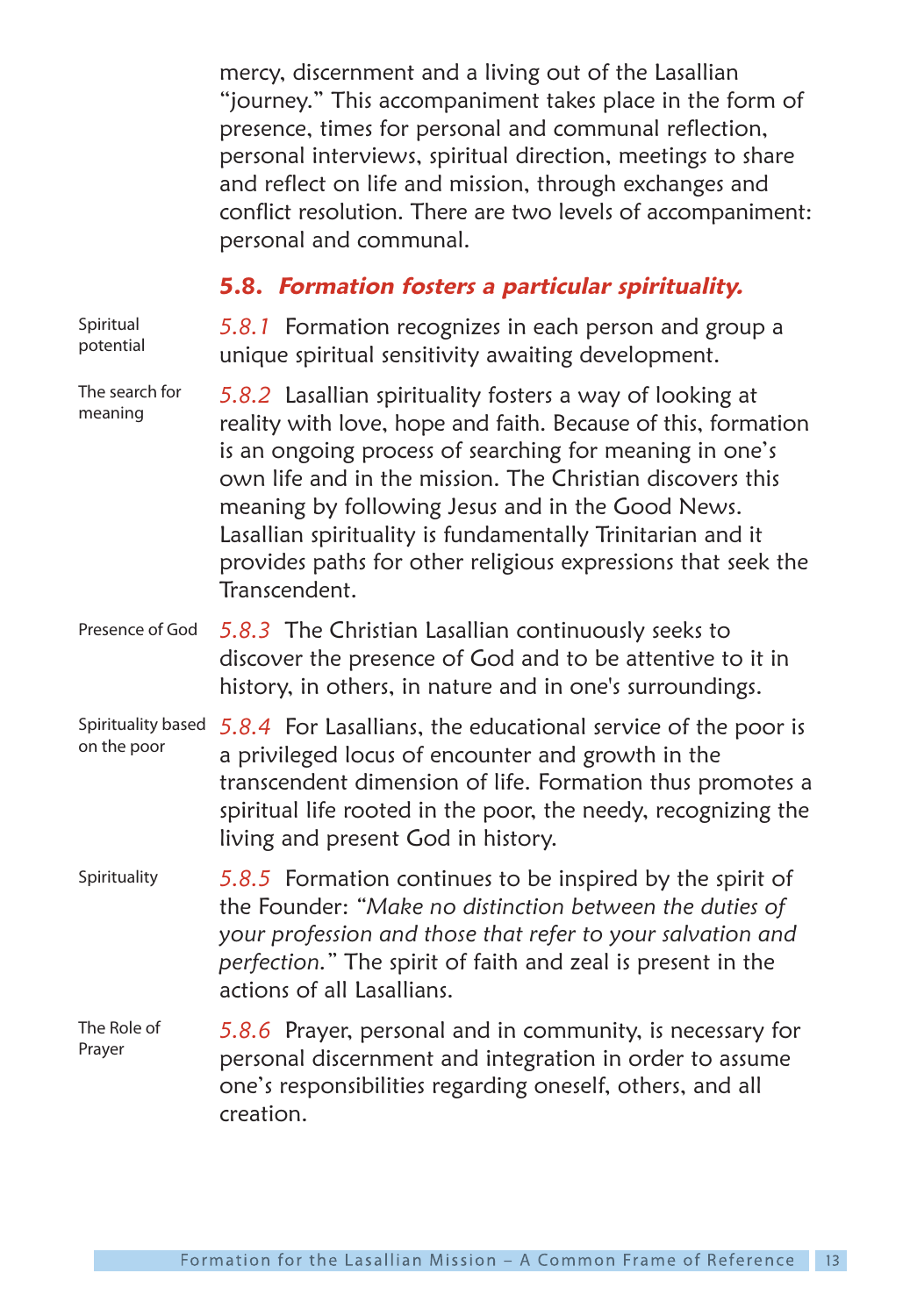#### **5.9 Formation looks upon the founding charismatic event as a source of inspiration and discernment.**

| Re-interpreting<br>and discernment               | 5.9.1 The founding charismatic event is seen, first of all:<br>a) in the journey of the Founder and the first Lasallian<br>community;                                                                                                                                                                                              |
|--------------------------------------------------|------------------------------------------------------------------------------------------------------------------------------------------------------------------------------------------------------------------------------------------------------------------------------------------------------------------------------------|
|                                                  | b) in the makeup of the original charismatic plan when<br>the Founder and the first Brothers try to respond to<br>the educational needs of the poor, and                                                                                                                                                                           |
|                                                  | c) in the original expressions of Lasallian spirituality<br>that give meaning to the plan.                                                                                                                                                                                                                                         |
|                                                  | Secondly, this charismatic event is also seen:                                                                                                                                                                                                                                                                                     |
|                                                  | a) in the re-foundation of this same event in the living<br>tradition of the Institute:                                                                                                                                                                                                                                            |
|                                                  | b) in the response that the charism impels us to give<br>today;                                                                                                                                                                                                                                                                    |
|                                                  | c) in the planning and re-creation of this event in the<br>future so that the Lasallian Family continues to<br>respond to the educational needs of the poor.                                                                                                                                                                       |
|                                                  | 5.10 Formation is lifelong.                                                                                                                                                                                                                                                                                                        |
| Ongoing                                          | 5.10.1 Formation is an ongoing process that is sensitive to<br>new challenges found in mission, to the signs of the times -<br>especially regarding children and young people -, and to<br>the various stages of human development. Contextualized<br>quality formation encourages a constant renewal of our<br>vision of mission. |
| Progression and<br>follow-up                     | 5.10.2 Formation must be attentive to the flow of the<br>different itineraries. Itineraries ought to be well-organized<br>according to stages. It must ensure that follow-up and<br>accompaniment are appropriate for each individual.                                                                                             |
| The mission<br>continues<br>beyond<br>retirement | 5.10.3 Formation continues beyond retirement to a new<br>availability for service in the mission. The mission does not<br>end at the age of retirement. Those in charge of formation<br>invite those retiring to continue to share their experience<br>and their witness.                                                          |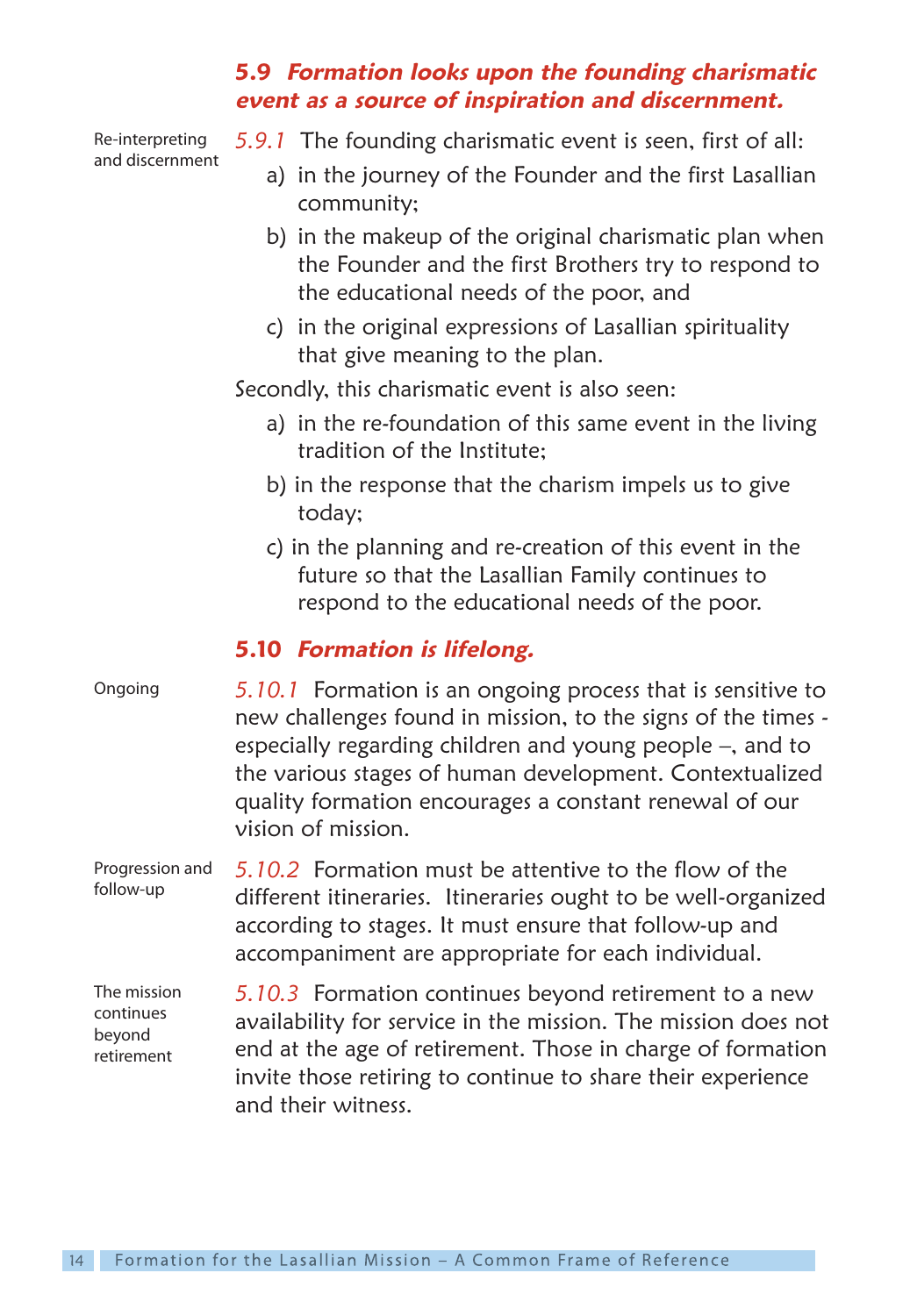# The dimensions of Formation

Unified character **6.1** Because of its holistic nature, formation for the Lasallian mission includes elements proper to human, spiritual and Lasallian dimensions. They are considered here as separate elements for the sake of clarity, even though in reality, they are always seen to be interrelated.

**6.2** The human dimension, while respecting local culture, makes the transformation of the individual possible, through one's knowledge of self, others and the environment, and through emotional development and the responsible use of freedom. Regarding program content, special emphasis will be placed on tools for analyzing and transforming individuals, groups and the social fabric of society. Professional formation is essential in this dimension and it must meet the needs of training for the mission. Dimension

**6.3** The spiritual dimension helps to deepen one's relationship with oneself, others, creation and God. This content needs to take into account the participant's multi-cultural and multi-religious context. Familiarization with various sacred texts will contribute to a better understanding of many religious traditions and to open dialogue. The explanation of the Christian message will vary according to the culture of the place and choices of the target group. In Christian contexts, Christian formation – theological, Biblical and ecclesial – will be a priority. Spiritual Dimension

Lasallian Dimension

Human

**6.4** The Lasallian dimension finds its inspiration in the life and teaching of John Baptist de La Salle, the first Brothers, the Institute, and the members of the Lasallian Family. Acquiring the charism and spirituality is achieved primarily by a personal and communal re-reading of one's own life, commitment to the mission, joyful celebration of fraternity, and by unity between ministry and spirituality.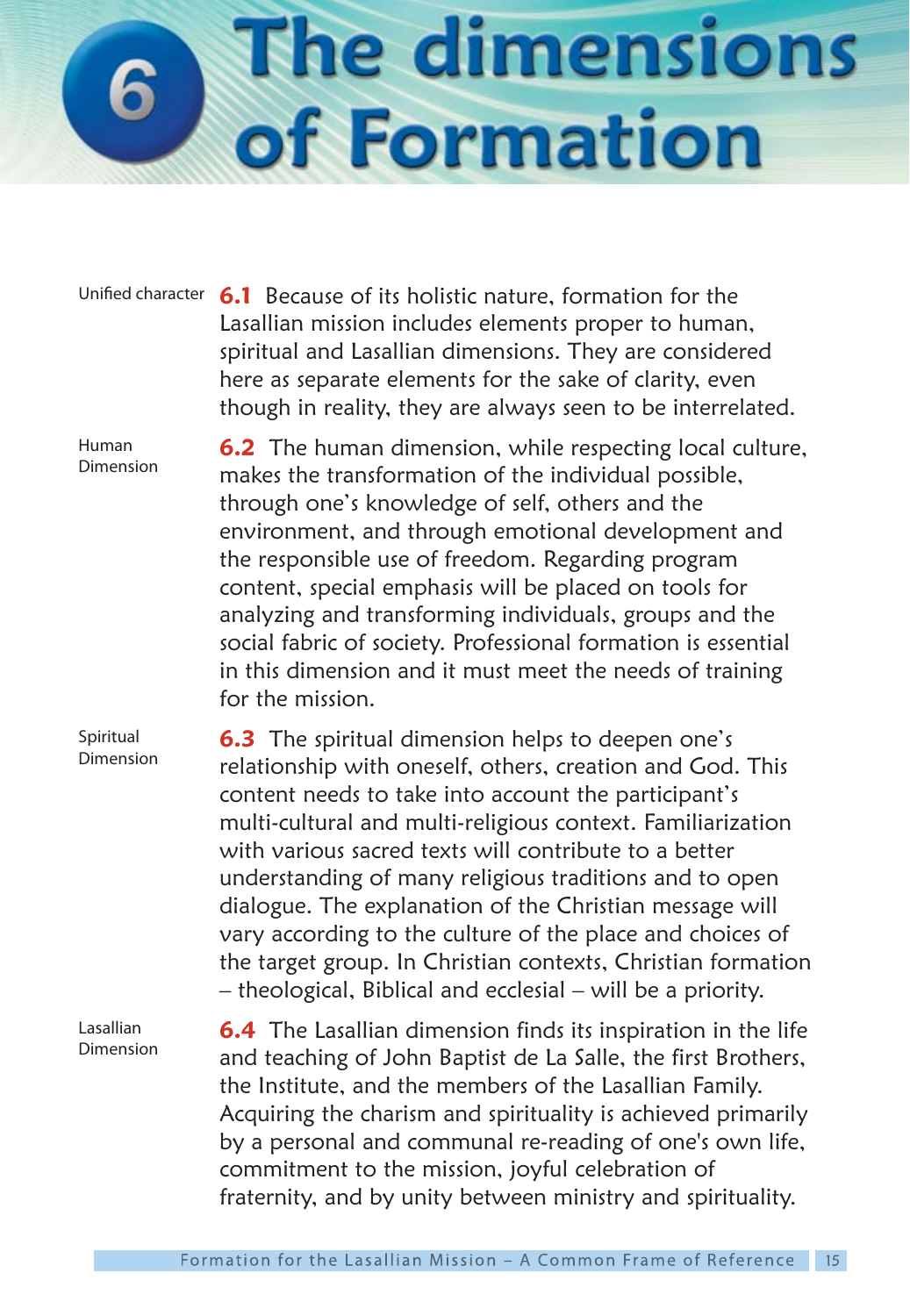

**6.5** In the formation process, the person must be able to develop formative experiences of the Lasallian identity:

- a) Living association for mission, in communion with concrete persons.
- b) Gratuitous dedication to the poor.
- c) Sharing the experience of and the encounter with God, the sense of being consecrated as an instrument in God's Work, the deep sense of ministry.
- d) Feeling accompanied, based on Association, in the discernment of life in light of the Spirit; in this accompaniment one has the sense of being part of the Lasallian collective story and discovering one's own life within it.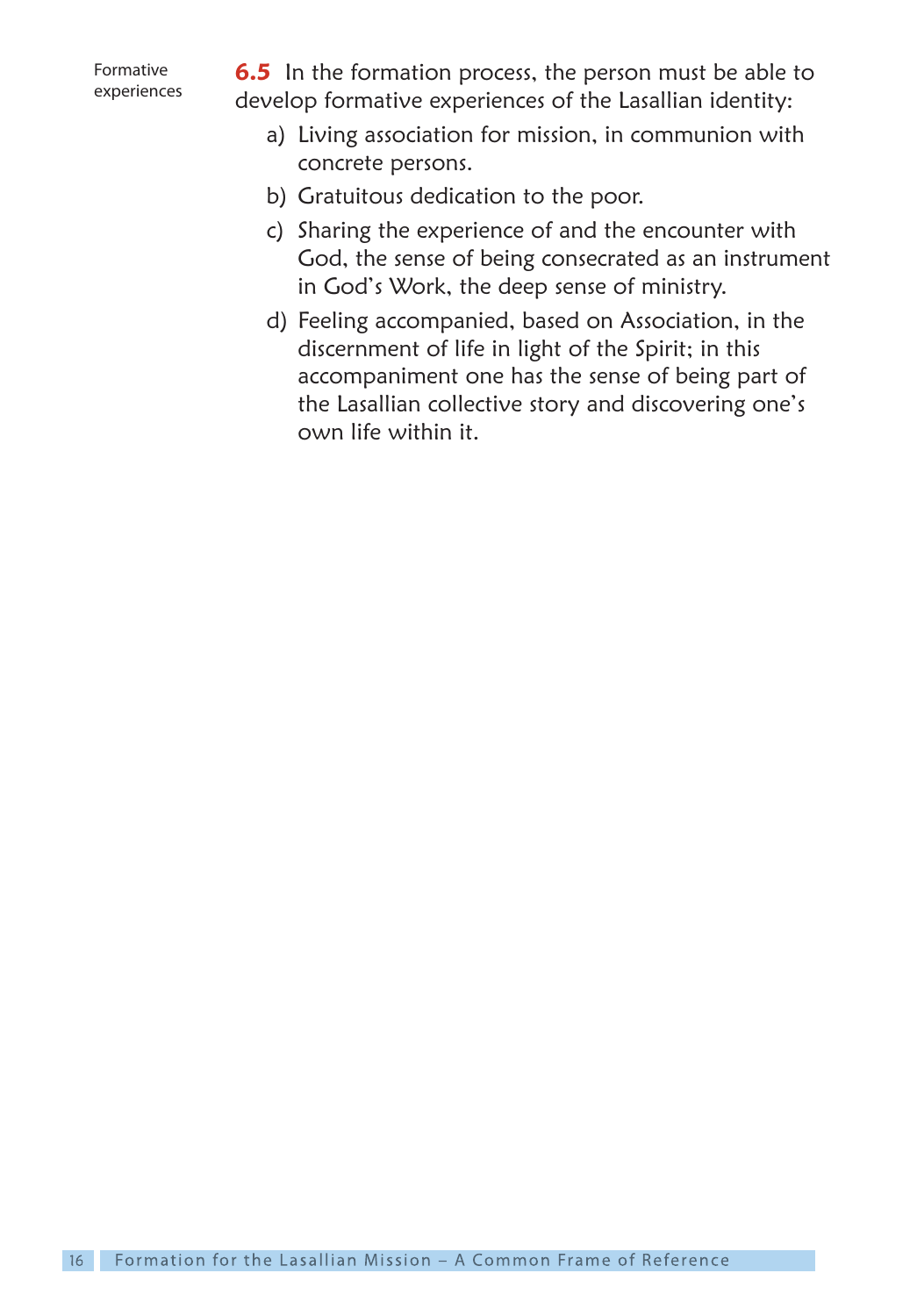

### **The founding** charismatic event

This Annex is structured by considering the **Gospel journey of the Founder** (first column) then the **original charismatic project** or the Founder's response is considered in light of that (second column) and finally there is the **spirituality** that came into being through the charism (third column).

These three elements – the life journey of John Baptist de La Salle and the first Lasallian community, the charismatic project and spirituality – must be presented as interrelated elements. In order to do that, rather than studying them as independent subjects, it would be preferable, in terms of methodology, to see the connection between them around thematic units, following the central experiences of the Lasallian journey.

It is through these three elements where the original structural expressions of the Lasallian charism will be presented, as found especially in the writings of the Founder (fourth column).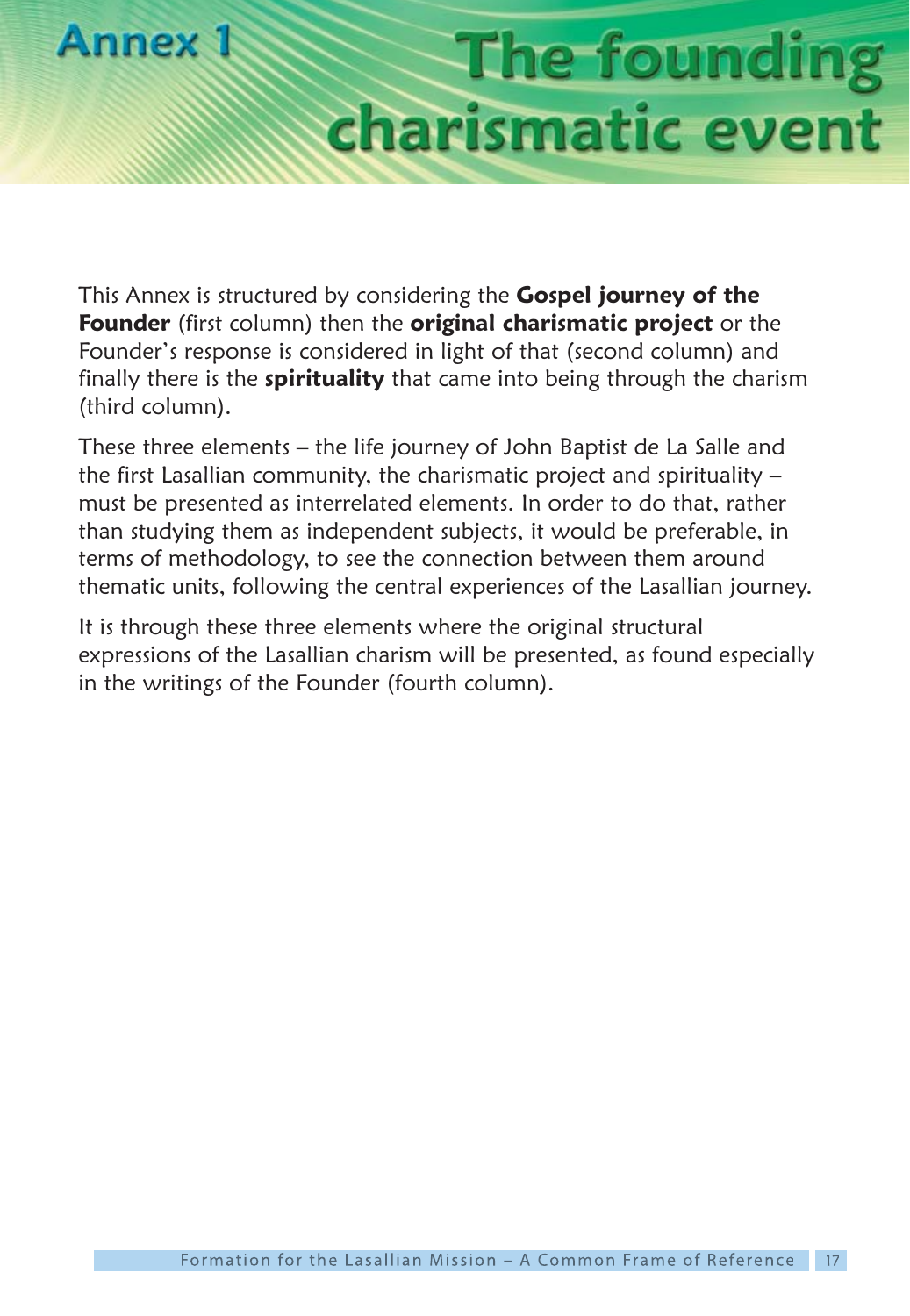| 1. The gospel journey<br>of the Founder                                                                                                                                                                                                                                                                                                                                                                                                                                                                                               | charimatic project<br>2. The original                                                                                                                                                                                                                                                                                                                                     | that gives meaning<br>3. The spirituality<br>to the project                                                                                                                                                                                                                                                                                                                                                   | charism and identity<br>expressions of the<br>4. Structured                                                                                                                                                                                                                                                                                           |
|---------------------------------------------------------------------------------------------------------------------------------------------------------------------------------------------------------------------------------------------------------------------------------------------------------------------------------------------------------------------------------------------------------------------------------------------------------------------------------------------------------------------------------------|---------------------------------------------------------------------------------------------------------------------------------------------------------------------------------------------------------------------------------------------------------------------------------------------------------------------------------------------------------------------------|---------------------------------------------------------------------------------------------------------------------------------------------------------------------------------------------------------------------------------------------------------------------------------------------------------------------------------------------------------------------------------------------------------------|-------------------------------------------------------------------------------------------------------------------------------------------------------------------------------------------------------------------------------------------------------------------------------------------------------------------------------------------------------|
| de La Salle's journey. A man of<br>The historical context in which<br>Keys for reading John Baptist<br>John Baptist de La Salle lived.<br>his time, a man of faith, the<br>Introduction:<br>Founder.                                                                                                                                                                                                                                                                                                                                  | The three great mediators of<br>The dynamics through which<br>the project: the teacher, the<br>community, the educational<br>the project is carried out.<br>Introduction:<br>work.                                                                                                                                                                                        | JBDLS as the basis of Lasallian<br>The spiritual experience of<br>The Lasallian spirit: a spirit<br>of faith and zeal lived in<br>Introducción:<br>community.<br>spirituality.                                                                                                                                                                                                                                |                                                                                                                                                                                                                                                                                                                                                       |
| identity of the Brother in society<br>Seeking and defending the new<br>JBDLS' experience of seeking,<br>God with an open heart and<br>I.1 John Baptist de La Salle,<br>his openness to the signs of<br>The first charismatic options.<br>his attention to God's will.<br>Memoir on the beginnings:<br>one commitment led<br>The Founder's and the<br>Salvation history: JBDLS,<br>Brothers' community<br>the believer and seeker<br>of God (1651 – 1689).<br>Exodus experience.<br>and in the Church.<br>THE BELIEVER<br>to another." | A fundamental for the teacher:<br>experience of God, in prayer,<br>a school tailored to the poor.<br>sign of the Kingdom among<br>The Lasallian community: a<br>the retreat, the presence of<br>2.1 An educational project<br>A free and useful school,<br>The educational work:<br>integrated education.<br>the interior man, the<br>poor youth.<br>of Faith<br>ل<br>Sod | A radical attitude. Celebrating<br>Keys of the Biblical dimension<br>3.1 Walking in the presence<br>Two axes: the Word of God<br>Its effects and its fruit (zeal).<br>of Lasallian spirituality. The<br>The spirit of this Institute.<br>Ministers of God's Word.<br>Living in God's presence.<br>God's presence in prayer<br>dynamics of the Word.<br>and the sense of faith.<br>and in life.<br>of God<br>Ï | • Memoir on the Beginnings and<br>Prayer: the central axes of the<br>Explanation of the Method of<br>the Rules I have imposed on<br>based on the Word of God.<br>method, the sense of faith<br>Rule of 1718: Chapter 1.<br>The Conduct of Schools:<br>Selected texts from the<br>• Memoir on the Habit.<br>selected texts.<br>Meditations.<br>myself. |
| 1.1 John Baptist de La Salle,                                                                                                                                                                                                                                                                                                                                                                                                                                                                                                         | 2.2 An educational project                                                                                                                                                                                                                                                                                                                                                | 3.2 A process of identification                                                                                                                                                                                                                                                                                                                                                                               | • Meditations for the Time of                                                                                                                                                                                                                                                                                                                         |

THE FOUNDING CHARISMATIC EVENT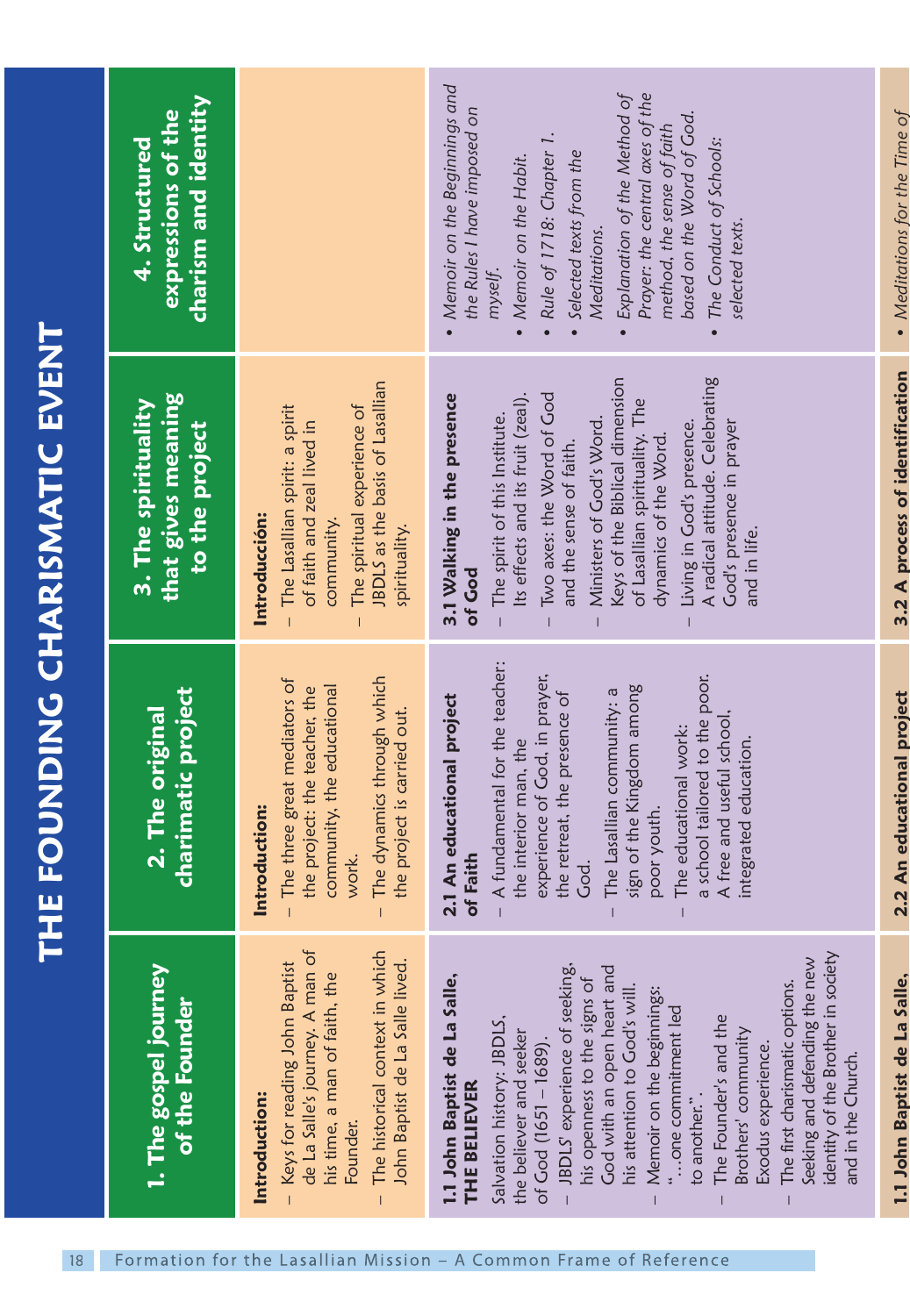| Retreat and other ministerial | Reading reality from faith,<br>Rule of 1718, Chapter 2.<br>The Rules of Christian<br>a ministerial reading.<br>DecorumPreface.<br>meditations.<br>$\bullet$                                                                                                                                                                                                                                                                                                                                                                                                                                                                                                                                      | • Letter from the Brothers to the<br>Common Rules, Chapter 16.1<br>• Meditations on Community:<br>• The Conduct of Schools: se-<br>• Method of Mental Prayer<br>39, 65, 73, 74, 113<br>Founder (1714)<br>lected texts.<br>$24 - 38$                                                                                                                                                                                                                                                                                  |
|-------------------------------|--------------------------------------------------------------------------------------------------------------------------------------------------------------------------------------------------------------------------------------------------------------------------------------------------------------------------------------------------------------------------------------------------------------------------------------------------------------------------------------------------------------------------------------------------------------------------------------------------------------------------------------------------------------------------------------------------|----------------------------------------------------------------------------------------------------------------------------------------------------------------------------------------------------------------------------------------------------------------------------------------------------------------------------------------------------------------------------------------------------------------------------------------------------------------------------------------------------------------------|
| with Christ                   | To living the mystery of Christ<br>of following Jesus in order to<br>following Christ. Motivation.<br>- A journey of conversion and<br>participate in his mission.<br>in ministry and in prayer.<br>Lasallian dynamics for                                                                                                                                                                                                                                                                                                                                                                                                                                                                       | The gift of the Spirit, the main<br>player TODAY in the Mystery<br>of Christ, within our ministry.<br>fabric of relationships of God<br>3.3 Impelled by the Spirit,<br>ministry. Mediators in the<br>Communion and mission:<br>the tension that gives life<br>Love, the strength of the<br>we build the ministerial<br>with the disciples.<br>to community.<br>community<br>$\mathsf{I}$                                                                                                                             |
| of Service                    | identity. An integrated view<br>The community: associated<br>a project of evangelization.<br>for mission. A ministerial<br>The teacher: ministerial<br>The educational work:<br>of salvation history.<br>community.                                                                                                                                                                                                                                                                                                                                                                                                                                                                              | own strength, a sign lived fully.<br>The community: a sign with its<br>2.3 A community educational<br>tension. Method and Spirit.<br>- The teacher: a life lived in<br>The educational work:<br>fratemal relationships.<br>human community,<br>project<br>$\overline{\phantom{a}}$                                                                                                                                                                                                                                   |
| THE MINISTER                  | community as the main player<br>in the mission because Jesus is<br>plan, based on the experience<br>nrist's saving<br>$690 - 1705$<br>this historic project. 1691 and<br>minister and collaborator in his<br>Consecration. Committed to<br>order to be faithful to God's<br>1694. The prophetic act and<br>of failure. The awareness of<br>ourney in<br>of God's<br><b>JBDLS</b> , the disciple of Christ,<br>ivity in<br>need<br>work. The ministerial<br>being instruments<br>responding to the<br>work of salvation (1<br>De La Salle's creat<br>An incarnational<br>Identified with Ch<br>its significance.<br>of the mission.<br>in its midst.<br>$\overline{\mathsf{v}}$<br>$\overline{1}$ | 1714. Discern-<br>ment. The letter from the Broth-<br>Community, the first fruit of<br>Handing over the spirit, the<br>"passing" of the charism to<br>the followers.<br>e La Salle,<br>- JBDLS, the community man<br>ers. The fruit of association.<br>The founding charism, its<br>who builds community.<br>passage to the Brothers.<br>communion for mission.<br>A process of association,<br>ism.<br>1.3 John Baptist d<br>the Lasallian chari<br>The crisis of 1712 -<br>THE BROTHER<br>$\overline{\phantom{a}}$ |
|                               |                                                                                                                                                                                                                                                                                                                                                                                                                                                                                                                                                                                                                                                                                                  |                                                                                                                                                                                                                                                                                                                                                                                                                                                                                                                      |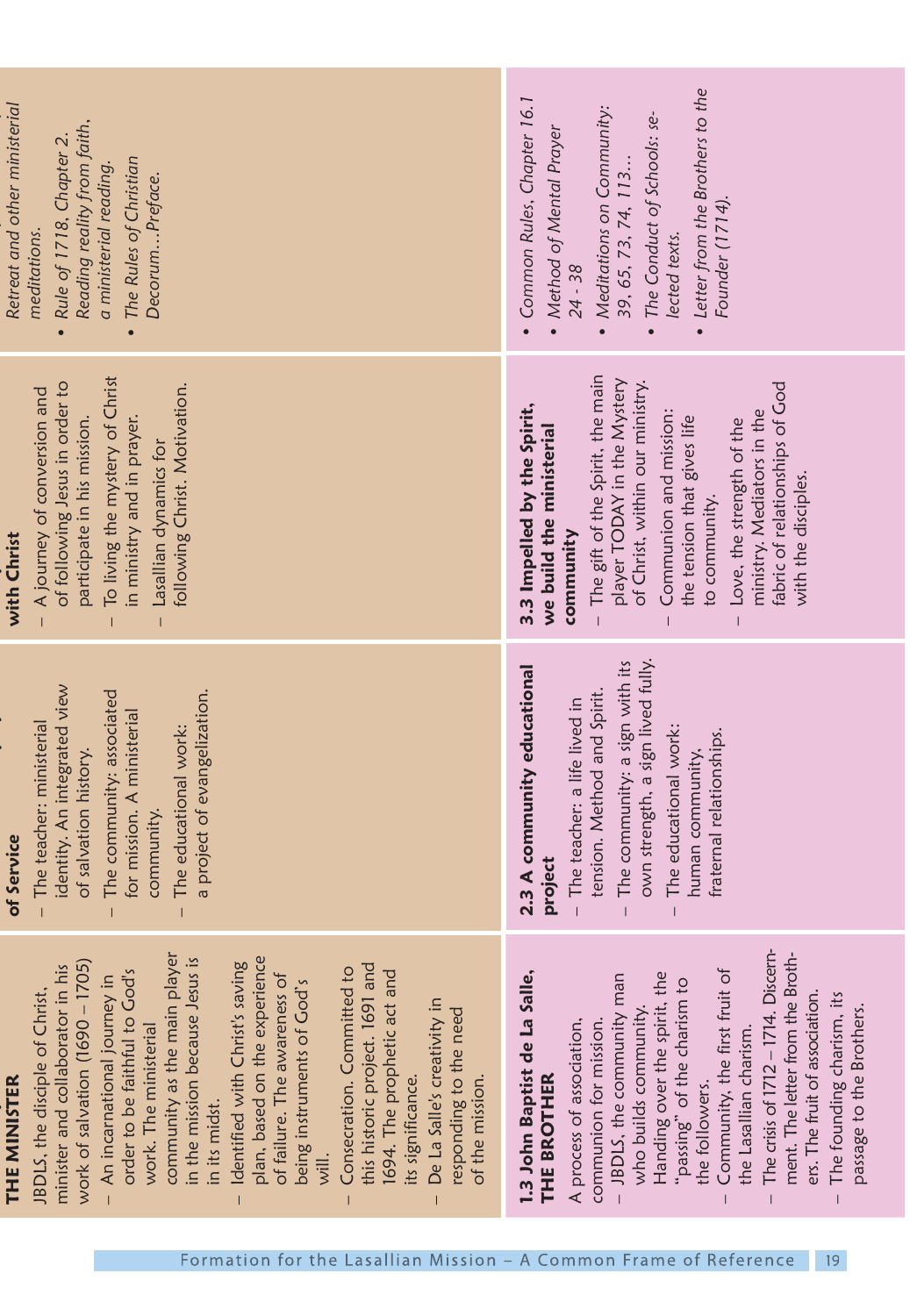

## The content of Formation

This annex provides a basic listing of formation program contents in three areas: human and social sciences, theology, and Lasallian studies.

The first two areas are essential to the general principles for formation. Depending on the specificity of the region however, particular formation programs involving the two areas may be developed accordingly.

The third area is firmly grounded on the first two. The first two are thus essential for the development of specific Lasallian studies, according to particular contexts and realities in the various regions.

This listing is not exhaustive and is to be adapted to the particular context and reality of the particular formation program to be designed.

This annex is meant to complement other program components developed to suit local formation needs and concrete situations.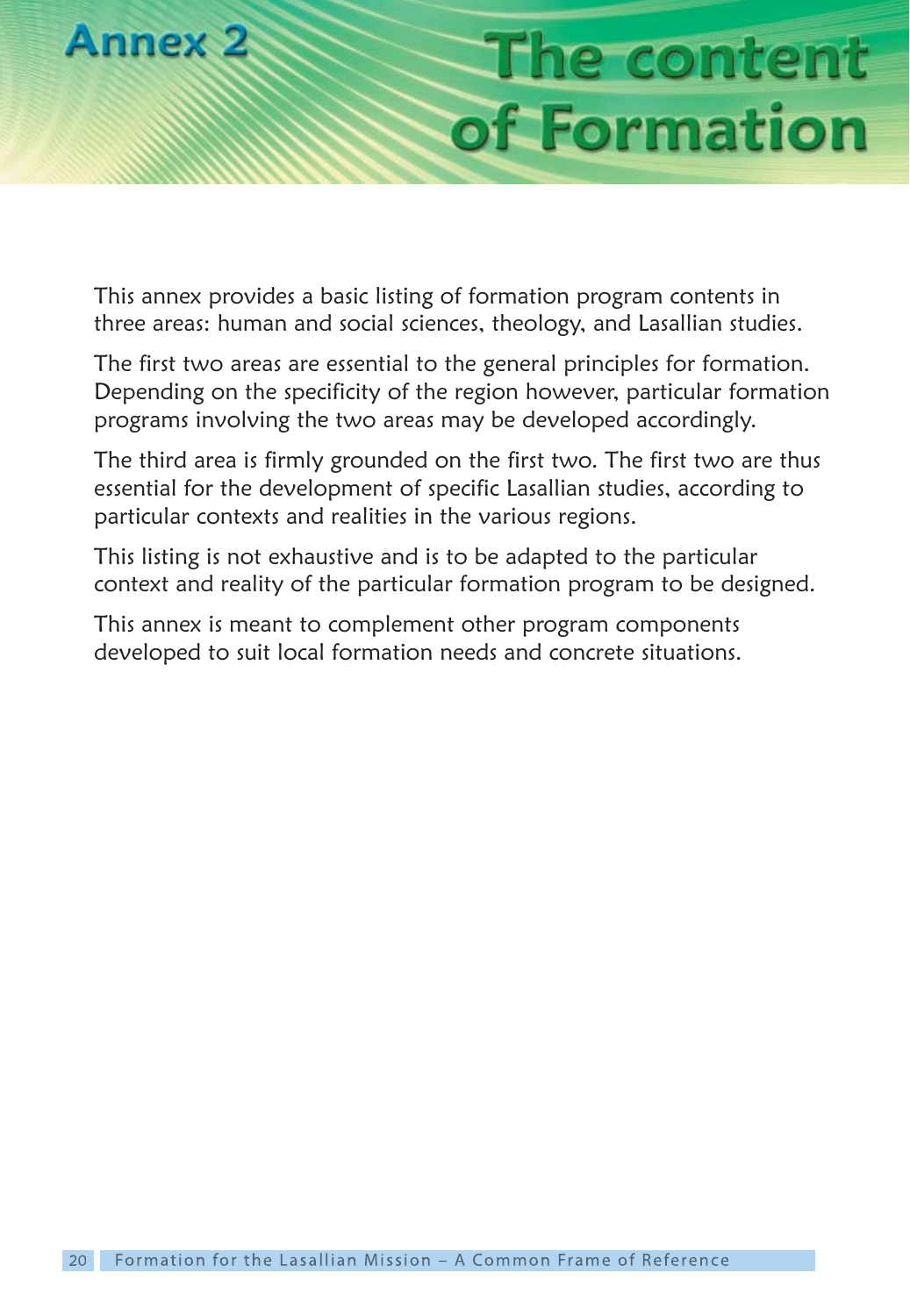#### **1. SOCIAL SCIENCES AND THE HUMANITIES**

#### **Anthropology**

- "Universal" Understanding of the Human Being
- Biological, psychological, sociological and transcendental dimensions.

#### **Philosophy**

- Meaning of Existence
- Metaphysics
- Ethics

#### **Sociology**

- Context/Understanding the Reality
	- Globalization, Internationalization
	- New Forms of Poverty
- Group Dynamics
- Leadership
- Social Groupings: family, tribes, associations
- Culture: youth culture, multicultural/multireligious contexts, gender issues

#### **Psychology / Psychosomatic**

- Self-Knowldedge
- Evolution of Personality, Integration of Personhood
	- Balance/Equilibrium: Affective, etc.
- Interpersonal Relationships
- Gender Issues

#### **Pedagogy/Didactics**

- Adult Formation
- Accompaniment
	- Principles and Skills
- Theories of Education/Learning

#### **Communication**

- Interpersonal dialogue
- Creative forms of communication in impoverished areas
- Technologies of Information and Communication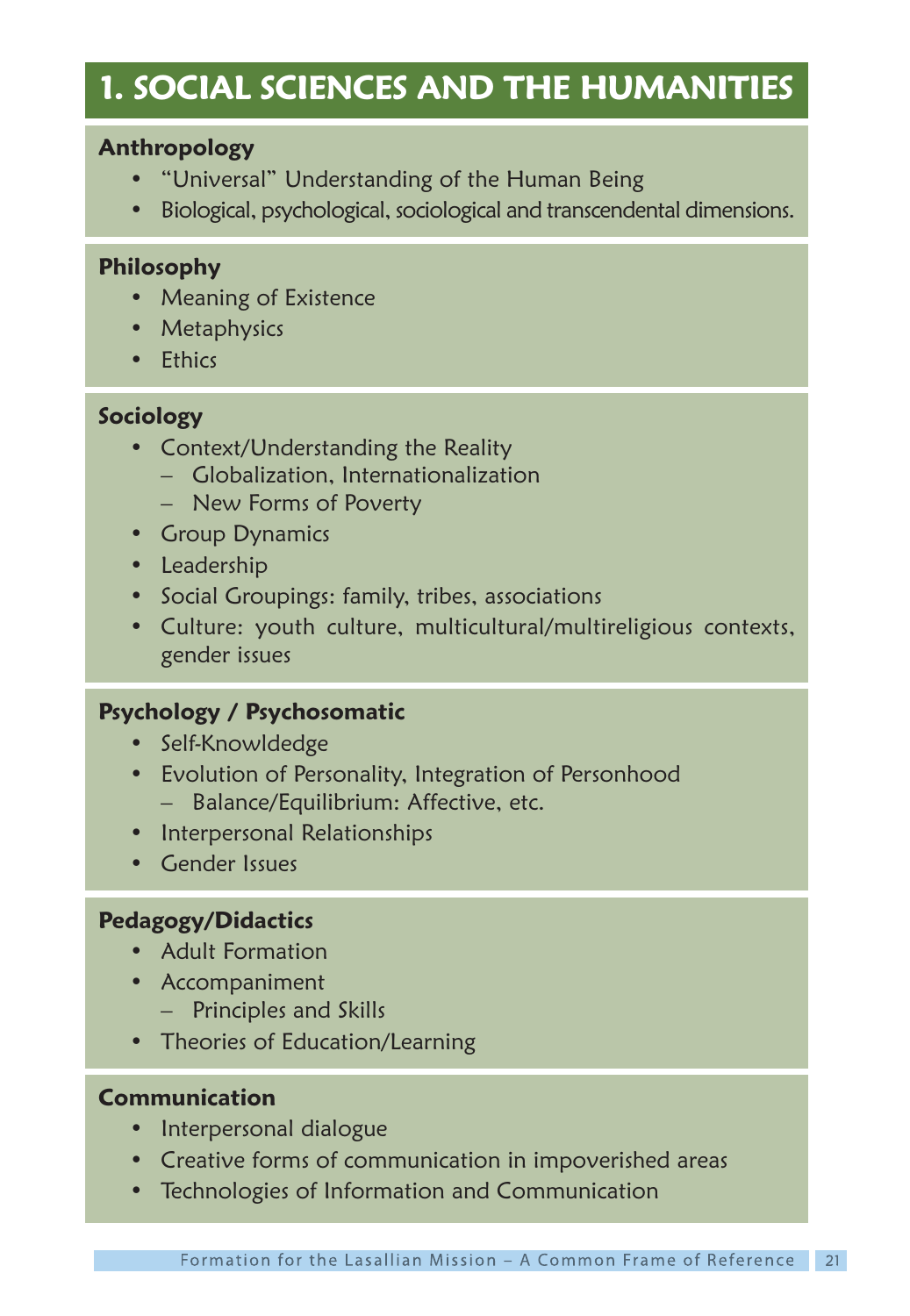#### **2. THEOLOGY**

#### **Fundamental Theology**

- Religion
- Human Freedom and Responsibility
- Religious traditions/schools of spirituality
- Christian Anthropology
- Vocation: Call and Response
- Biblical theology
- The mystery of the Trinity

#### **Pastoral Theology**

- Inter-religious Dialogue
- Youth Ministry
- Catechesis
	- Adult Catechesis
- Evangelization
- Spirituality/Prayer/Discernment/Accompaniment
- The Religious Life (Orders, Congregations)
- Inculturation
- Ecclesiology of Communion

#### **Theology of Education**

#### **Moral Theology**

- Christian Morality/Ethics
- Social Teachings of the Church
- Education in Justice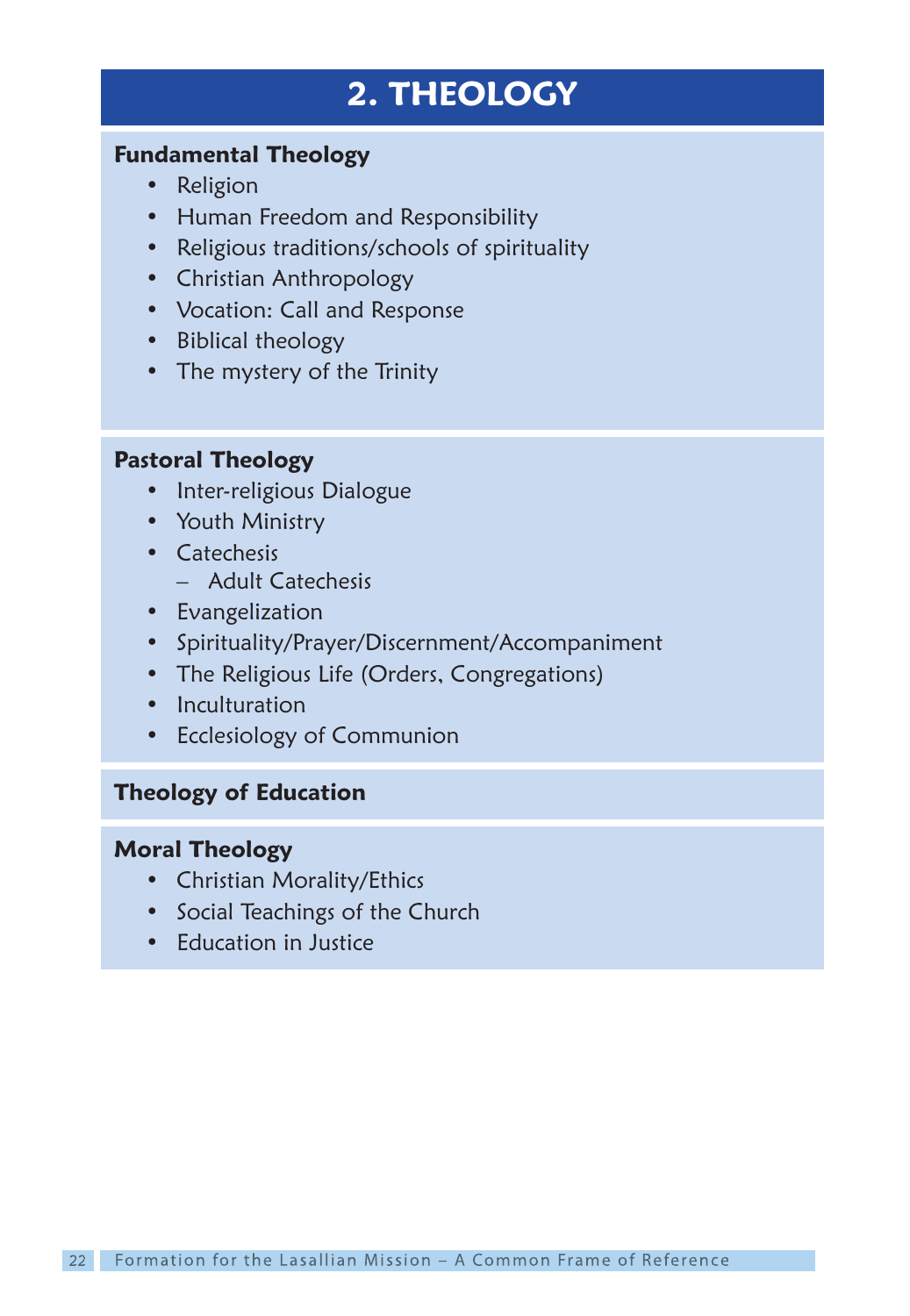#### **3. LASALLIAN STUDIES**

#### **Lasallian History**

- Founder-Charism-Mission
- The Institute: Bros, LS Family, etc.
- Association/Community
- Founder's Writings

#### **La Salle Today** An Ongoing Story/Heritage

- Diversity in the Mission
- Association
- Lasallian Family
- Organizational Structures – International (Generalate/Regions)
- Variety of Vocations
- Inculturation/Contextualization
- Local/regional histories of the Mission
- International Resources
- Lasallian Identity Today

#### **Lasallian Pedagogy**

- Pedagogy-History
- Core Beliefs and Values

#### **Spirituality**

- Faith and Zeal
- Lasallian Discernment
- Characteristics/Traits/Specifics
- Prayer
- Sacred Texts and Religious Traditions

#### **Accompaniment**

- Openness, Confidence, Respect in a Relationship
- Affectivity
- Attention to specificity of vocations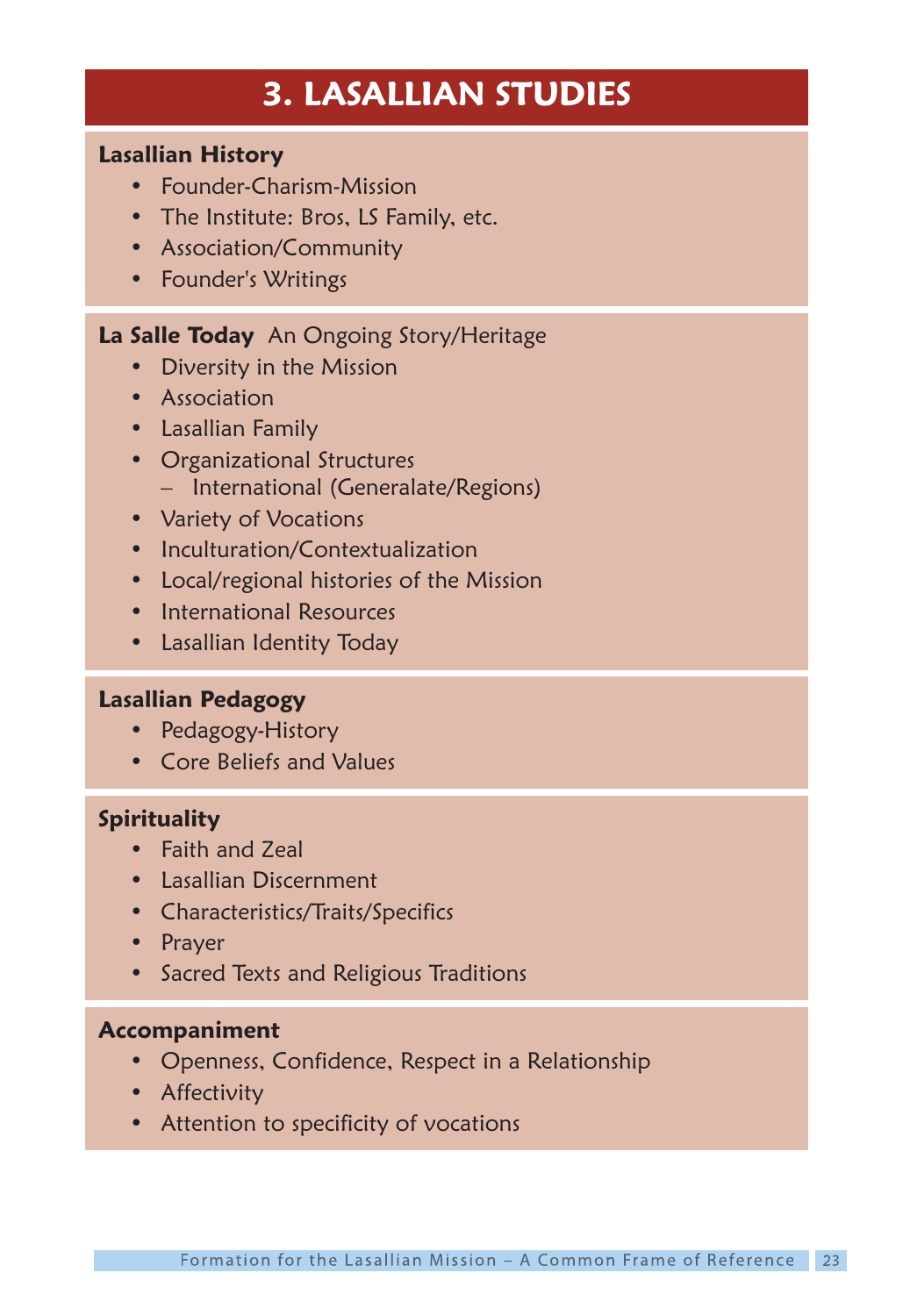

#### **LASALLIAN HISTORY**

Lasallian

resources

#### **The Founder, his charism and mission**

BANNON, E. (1988) *De La Salle. A Founder as a Pilgrim*. London: De La Salle Provincialate.

BÉDEL, H. (1996) *Origins 1651-1726, An introduction to the history of the Institute of the Brothers of the Christian Schools*. *Lasallian Studies* 5. Rome: Generalate FSC *http://www.lasallian.org.au*

GALLEGO, S. (1986) *San Juan Bautista de La Salle, I Biografía*. Madrid: Biblioteca de Autores Cristianos.

OUSSIN, J. (2001) *Construire l'homme et dire Dieu à l'école : Jean-Baptiste De La Salle*. Paris : Frères des Écoles chrétiennes.

LAPIERRE, CH. (1982) *Marche en ma Présence*. Caluire, France : Maison Provinciale F.E.C.

LAURAIRE, L. (2008) *The Conduct of Schools: A Contextual Approach*. *Cahiers lasalliens* No. 61. Rome: Generalate FSC.

SALM, L. (1989) *The Work Is Yours: The Life of Saint John Baptist de La Salle*. Romeoville, IL: Christian Bros. Publications.

SCHNEIDER, J. L. (2006) "Discovering, living, sharing the Gift of God. An essay on the history of the Lasallian charism from the beginnings", in THE INTERNATIONAL COUNCIL FOR LASALLIAN STUDIES. *The Lasallian Charism*. *Lasallian Studies* 13, pp. 49-180. Rome Generalate FSC.

VALLADOLID, J. M. (1994) *Lasallian Chronology*. *Lasalliana* 31. Rome: Generalate FSC.

#### **Early Biographers**

BERNARD, F. (1996) "The Admirable Guidance Shown by Divine Providence in the Person of the Venerable Servant of God, John Baptist de La Salle, Priest, Doctor in Theology, Former Canon of the Cathedral Church of Reims, and Founder of the Brothers of the Christian Schools" in *John Baptist*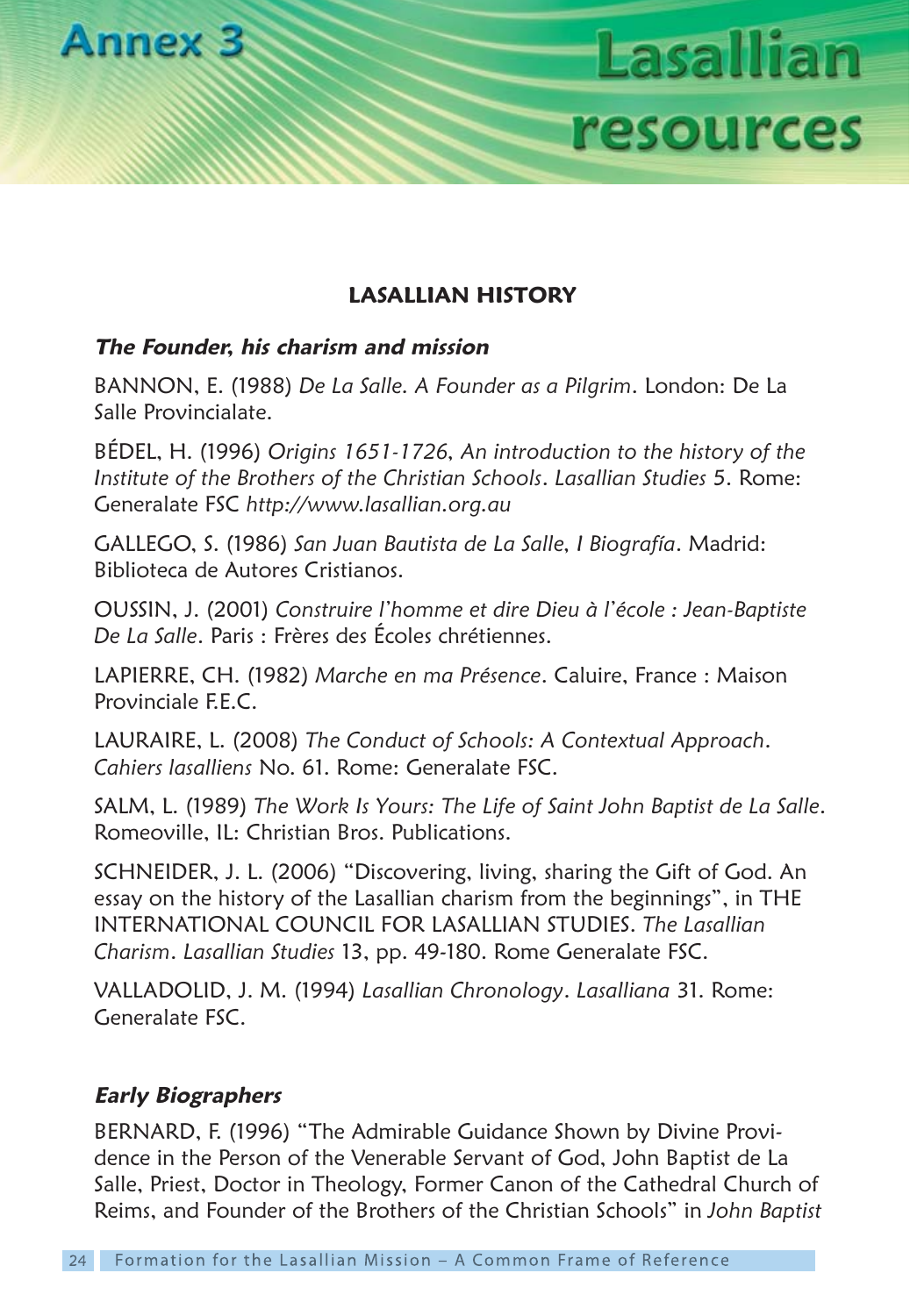*de La Salle: Two Early Biographies*, pp. 265-336. Landover, Md.: Lasallian Publications.

BLAIN, J. B. (2000) *The life of John Baptist de La Salle, founder of the Institute of the Brothers of the Christian Schools: a biography in three books*. Landover, Md.: Lasallian Publications.

MAILLEFER, F. E. (1996) "The Life of Saint John Baptist de La Salle Priest, Doctor of Theology, Former Canon of the Cathedral of Reims, and Founder of the Brothers of the Christian Schools" in *John Baptist de La Salle: Two Early Biographies*, pp. 17-199. Landover, Md.: Lasallian Publications *http://www.lasallian.org.au*

#### **The Institute, Brothers, Lasallian Family**

BÉDEL, H. (1998) *The eighteenth century 1726-1804; An Introduction to the History of the Institute of the Brothers of the Christian Schools*. *Lasallian Studies* 6. Rome: Generalate FSC.

BÉDEL, H. (2006) *The 19th Century 1805-1875; An Introduction to the History of the Institute of the Brothers of the Christian Schools*. *Lasallian Studies* 9. Rome: Generalate FSC.

BÉDEL, H. (2008) *The 19th - 20th Century; An Introduction to the History of the Institute of the Brothers of the Christian Schools*. *Lasallian Studies* 11. Rome: Generalate FSC.

BÉDEL, H. (2008) *The 20th Century 1928-1946; An Introduction to the History of the Institute of the Brothers of the Christian Schools*. *Lasallian Studies* 12. Rome: Generalate FSC.

DE LA SALLE BROTHERS (1997) *The Mission of Human and Christian Education: A Shared Mission, "*Part I The Lasallian Heritage", pp. 5-34. Kensington NSW. De La Salle Provincialate.

SAUVAGE, M. (1998) *For a better understanding of the Lasallian association*, in *http://www.lasalle.org/en/resources/publications/miscellaneous/*

#### **Association - Community**

JOHNSTON, J. *Lasallian Association for Mission:1679-2007. A personal reflection on an ongoing story*. In *http://www.lasalle.org/en/resources/publications/miscellaneous/*

BOTANA, A. (2003) *Lasallian association: The ongoing story*. MEL Bulletin 2. Rome: Generalate FSC.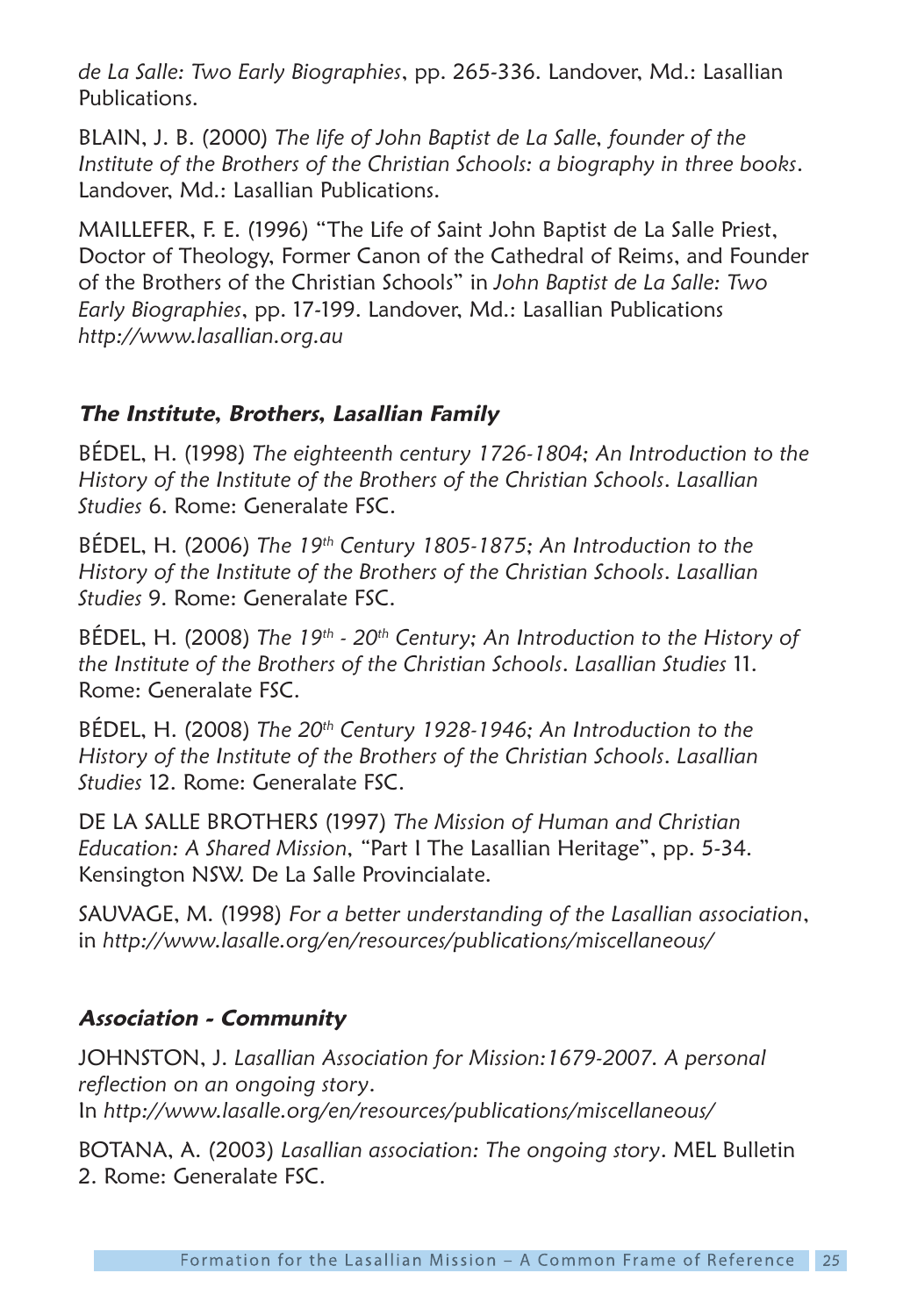#### **Founder's Writings**

DE LA SALLE, J. B. Complete Works. See in: *http://www.lasalle2.org/english/Resources/Publications/complete\_works.php*

#### **LA SALLE TODAY**

#### **Diversity in the Mission**

BROTHERS OF THE CHRISTIAN SCHOOLS (2011) *Bulletin 253: Children and youth at risk: A Lasallian response*. Rome: Generalate FSC.

BROTHERS OF THE CHRISTIAN SCHOOLS (2010) *Bulletin 252: Lasallian Centers of Higher Education*. Rome: Generalate FSC.

BROTHERS OF THE CHRISTIAN SCHOOLS (2004) *Bulletin 249: Educating in Justice*. Rome: Generalate FSC.

BROTHERS OF THE CHRISTIAN SCHOOLS (2003) *Bulletin 248: Lasallian Educational Innovations*. Rome: Generalate FSC.

BROTHERS OF THE CHRISTIAN SCHOOLS (2002) *Bulletin 247: The Rights of the Child*. Rome: Generalate FSC.

BROTHERS OF THE CHRISTIAN SCHOOLS (1997) *Bulletin 243: The Lasallian Christian School and Its Presence among Other Religions*. Rome: Generalate FSC.

DE LA SALLE BROTHERS (1997) *The Mission of Human and Christian Education: A Shared Mission, "*Part 2 Educational Communities with a Vision", pp. 35-58. Kensington NSW. De La Salle Provincialate.

BROTHERS OF THE CHRISTIAN SCHOOLS (1967) *The Brother of the Christian Schools in the World Today: A Declaration. Thirty-ninth General Chapter* in *http://www.lasallian.org.au/public/resources/index.cfm?loadref=3*

#### **Association**

BOTANA, A. (2011) "From 'sharing a mission' to 'living the charism' in a family", in *Digital Review of Lasallian Research* (1), pp. 84-92, in *http://revista\_roma.delasalle.edu.mx/numero\_2.php?lan=en*

BOTANA, A. (2008) *Thematic Vocabulary of Lasallian Association*. *Lasallian Essays* 3. Rome: Generalate FSC.

BOTANA, A. (2003) *Lasallian association: The ongoing story*. *MEL Bulletin* 2. Rome: Generalate FSC.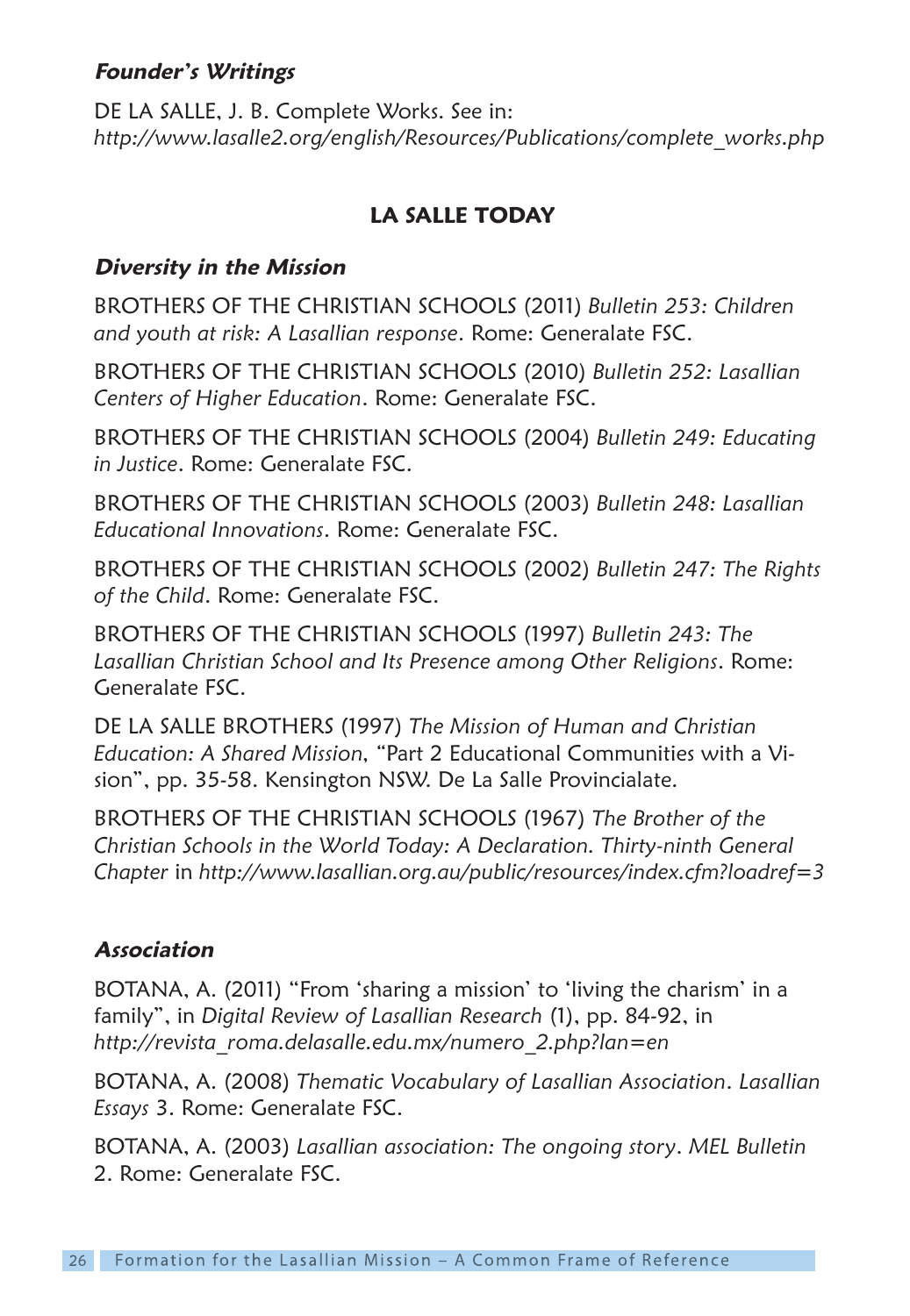BROTHERS OF THE CHRISTIAN SCHOOLS (2013) *Bulletin* 254: *Stories of HOPE. Associated for the Lasallian Mission*. Rome: Generalate FSC.

BROTHERS OF THE CHRISTIAN SCHOOLS (2011) *Circular* 461: *Associated for the Lasallian Mission – An Act of HOPE*. Rome: Generalate FSC.

BROTHERS OF THE CHRISTIAN SCHOOLS (2005) *Bulletin* 250: *Associated for the Lasallian Educational Mission*. Rome: Generalate FSC.

DE LA SALLE BROTHERS (1997) *The Mission of Human and Christian Education: A Shared Mission*, "Part 3 Lasallian mission: a shared mission", pp. 59-86. Kensington NSW. De La Salle Provincialate.

GROUP OF LASALLIAN EXPERTS (2006) *Lasallian identity; Working documents for a workshop*. *MEL Bulletin* 27. Rome: Generalate FSC *http://www.lasalle.org/en/resources/publications/mel-bulletins/*

JOHNSTON, J. "Lasallian Association for Mission:1679-2007. A personal reflection on an ongoing story." In *http://www.lasalle.org/en/resources/publications/miscellaneous/*

KOPRA, G. (2007) *'The' Mission Becomes 'Our' Mission; Lasallian Formation in the District of San Francisco*. *MEL Bulletin* 35. Rome: Generalate FSC *http://www.lasalle.org/en/resources/publications/mel-bulletins/*

RODRÍGUEZ MANCINI, S. (2010) *"Theological Comments on the Vow of* 

*Association for the Educational Service of the Poor: Some Contributions to go from Subversive Memory to Critical Concept*" in *Digital Review of Lasallian Research (1)*, pp. 34-45, in

*http://revista\_roma.delasalle.edu.mx/numero\_1.php?lan=en*

SAUVAGE, M. (1998) "For a better understanding of the Lasallian association" in *http://www.lasalle.org/en/resources/publications/miscellaneous/*

#### **Lasallian Family**

BOTANA, A. (2008) *Basis for a present-day model of Lasallian Family*. *Lasallian Essais* 4. Rome: Generalate FSC *http://www.lasalle.org/en/resources/publications/lasallian-essais/*

DE LA SALLE BROTHERS (1997) *The Mission of Human and Christian Education: A Shared Mission*. Kensington NSW. De La Salle Provincialate.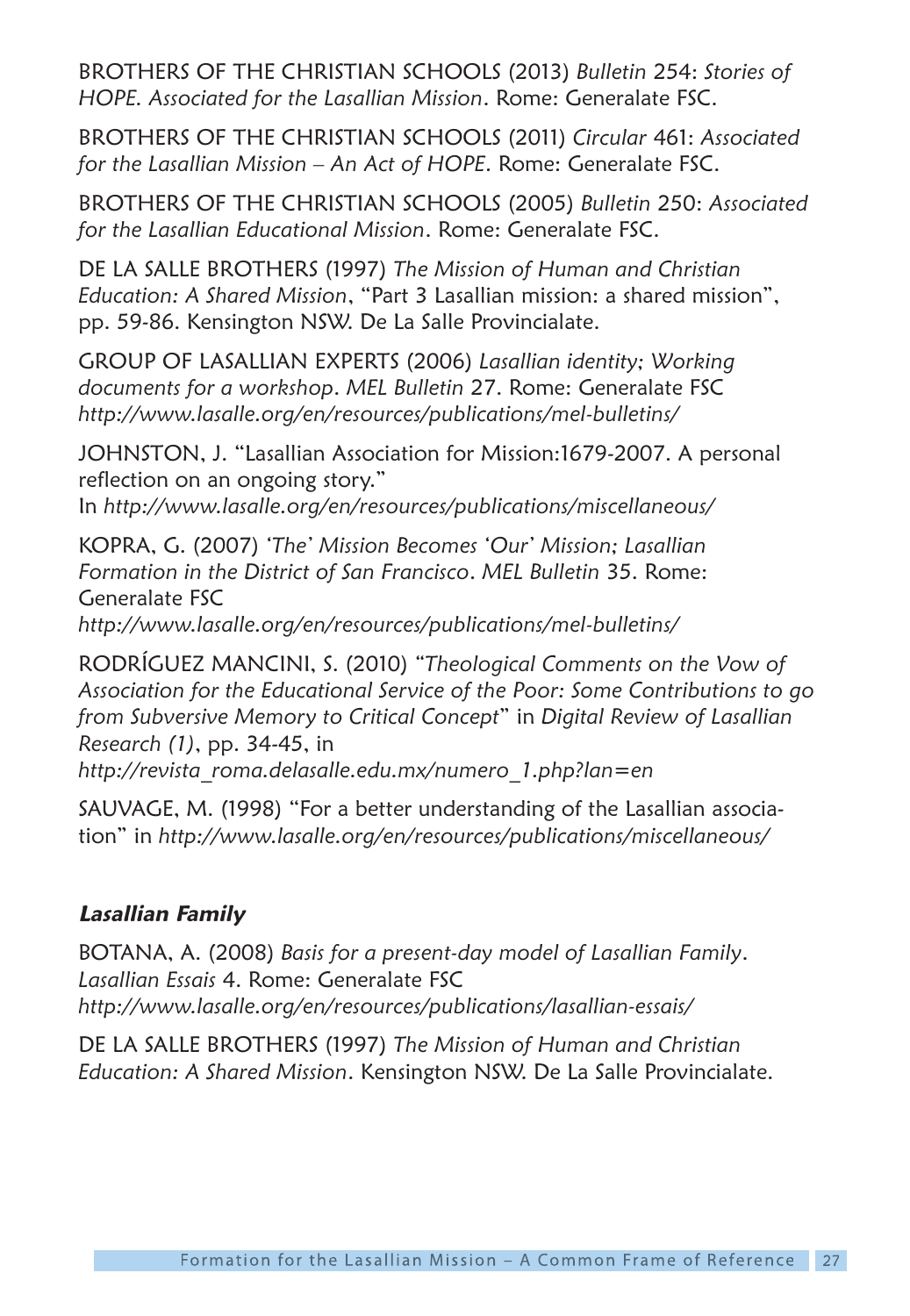#### **LASALLIAN PEDAGOGY**

#### **Lasallian Pedagogy History**

ALPAGO, B. (2000) *The Institute in the Educational Service of the Poor*. *Lasallian Studies* 7. Rome: Generalate FSC.

GIL. P. M. & MUÑOZ, D. (ed.) (2013) *That your school runs well; approach to Lasallian educational model*. *Lasallian studies* 17. Rome: Generalate FSC.

LAURAIRE, L. (2011) *The Conduct of Schools: a comparative approach*. *Cahiers lasalliens* No. 63. Rome: Generalate FSC.

LAURAIRE, L. (2008) *The Conduct of Schools: A Contextual Approach*. *Cahiers lasalliens* No. 61. Rome: Generalate FSC.

LAURAIRE, L. (2006) *The Conduct of Schools: Pedagogical approach*. *Cahiers lasalliens* No. 62. Rome: Generalate FSC.

MUELLER, F. C. (2006) *Lasallian Schools and Teachers: A United States Perspective*. *MEL Bulletin* 32. Rome: Generalate FSC *http://www.lasalle.org/en/resources/publications/mel-bulletins/*

POUTET, Y. (1997) *The Origins and Characteristics of Lasallian Pedagogy*. Manila: De La Salle University Press.

#### **Beliefs and Core Values**

BOTANA, A. (2004) *The Educator's Life Journey*. *MEL Bulletin* 8/9. Rome: Generalate FSC *http://www.lasalle.org/en/resources/publications/mel-bulletins/*

CAPELLE, N. (ed.) (2006) *I Want to Go to Your School! Lasallian Pedagogy in the 21st Century*. Paris: Éditions Salvator.

LAURAIRE, L. (2004) *Conduct of Schools*: *An overall plan of human and Christian education*. *MEL Bulletin* 12. Rome: Generalate FSC *http://www.lasalle.org/en/resources/publications/mel-bulletins/*

LOMBAERTS, H. (1998) *The Management and Leadership of Christian Schools: A Lasallian Systemic Viewpoint*. Groot Bijgaarden, Belgium: Vlaams Lasalliaans Perspectief.

MUELLER, F. (2008) *The Formation of the New Teacher: A Companion on the Lasallian Journey*. Washington, DC: Christian Brothers Conference.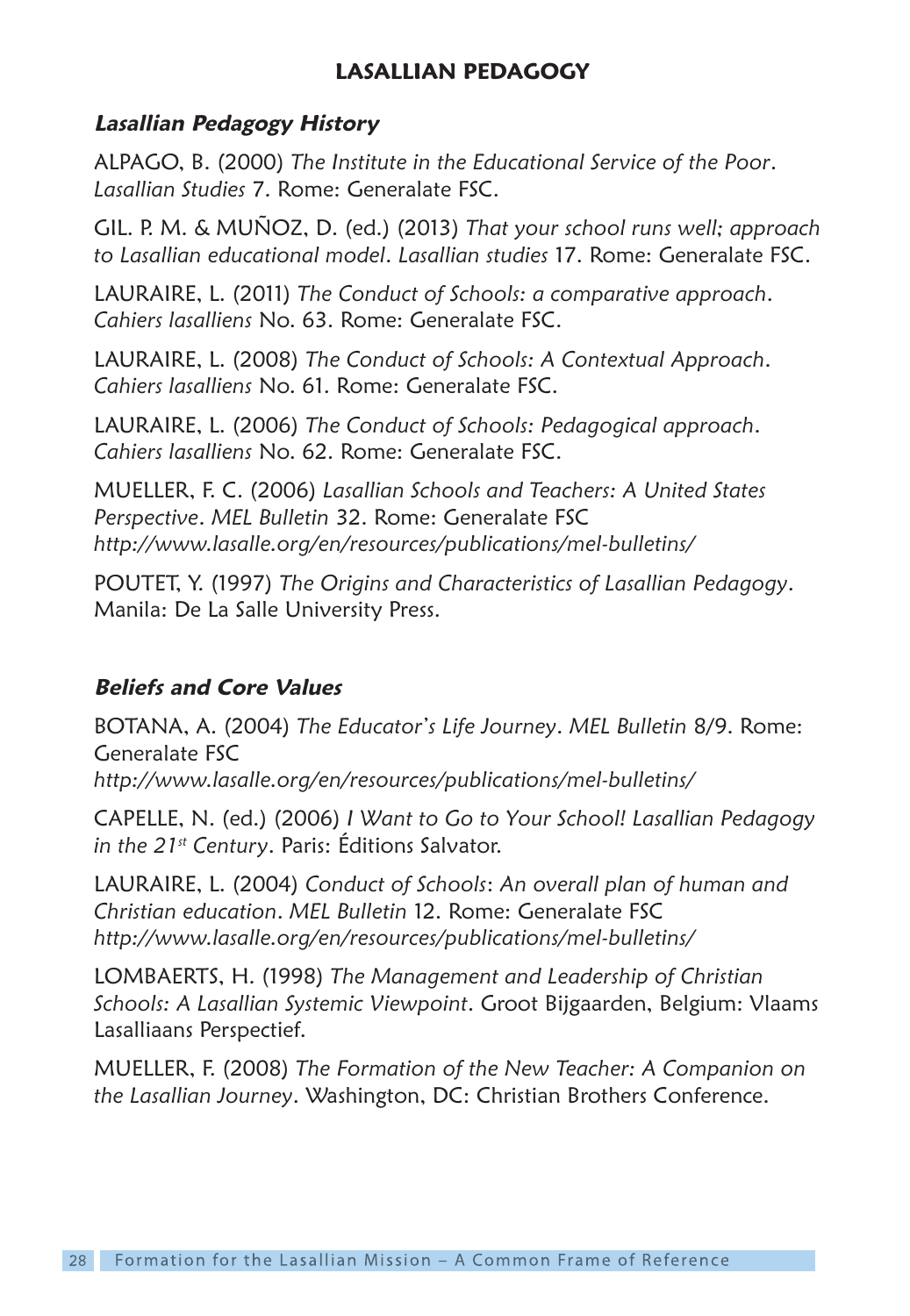#### **Announcing the Gospel to the Poor**

SAUVAGE, M. & CAMPOS, M. (1981) *Announcing the Gospel to the Poor*. Romeoville, IL: Christian Brothers Conference. The missing chapters from the original version are available in *http://axis.smumn.edu/index.php/axis/article/view/39*

#### **LASALLIAN SPIRITUALITY**

#### **Faith and Zeal**

BOTANA, A. (1999) "El espíritu de este Instituto", en *Raíces de nuestra identidad*, pp. 52-65, en *http://www.lasalle.org/recursos/publicaciones/miscelánea/*

SAUVAGE, M. & CAMPOS, M. (1981) "The gifts God has given you to aid you in this work" in *Announcing the Gospel to the Poor*, pp. 7-42. Available from *http://axis.smumn.edu/index.php/axis/article/view/39*

BOTANA, A. (2013) *El Relato de la Espiritualidad Lasaliana*. Madrid: Ediciones La Salle.

#### **Lasallian Discernment**

Campos, M. (2006) *Fidelity to the Movement of the Spirit: Criteria for Discernment*. International Assembly: Partners for the Educational Mission. Rome.

#### **Characteristics, Traits, Specifics**

DÉVILLE, R. (1994) *The French school of spirituality: an introduction and reader*. Pittsburgh, PA: Duquesne University Press (See Chap. 8: "The theology of the French school". Cap. 9: "St Jean Baptist de La Salle". Chap. 12: "The French school today". Appendix 1: "Some text from the New testament meditated by Bérulle and his disciples" and 2: "The pessimism of the French school").

BROTHERS OF THE CHRISTIAN SCHOOLS (1993-1997) *Lasallian Themes, Vols 1, 2, 3*. Rome: Generalate FSC.

RUMMERY, G. (n.d.) *Lasallian Spirituality*. Available from *http://www.lasallian.org.au/public/resources/index.cfm?loadref=3*

SAUVAGE, M. (1986) "Lasallian spirituality: our heritage", in *Lasalliana* 11, 11-O-12 – 11-O-16. Rome: Generalate FSC.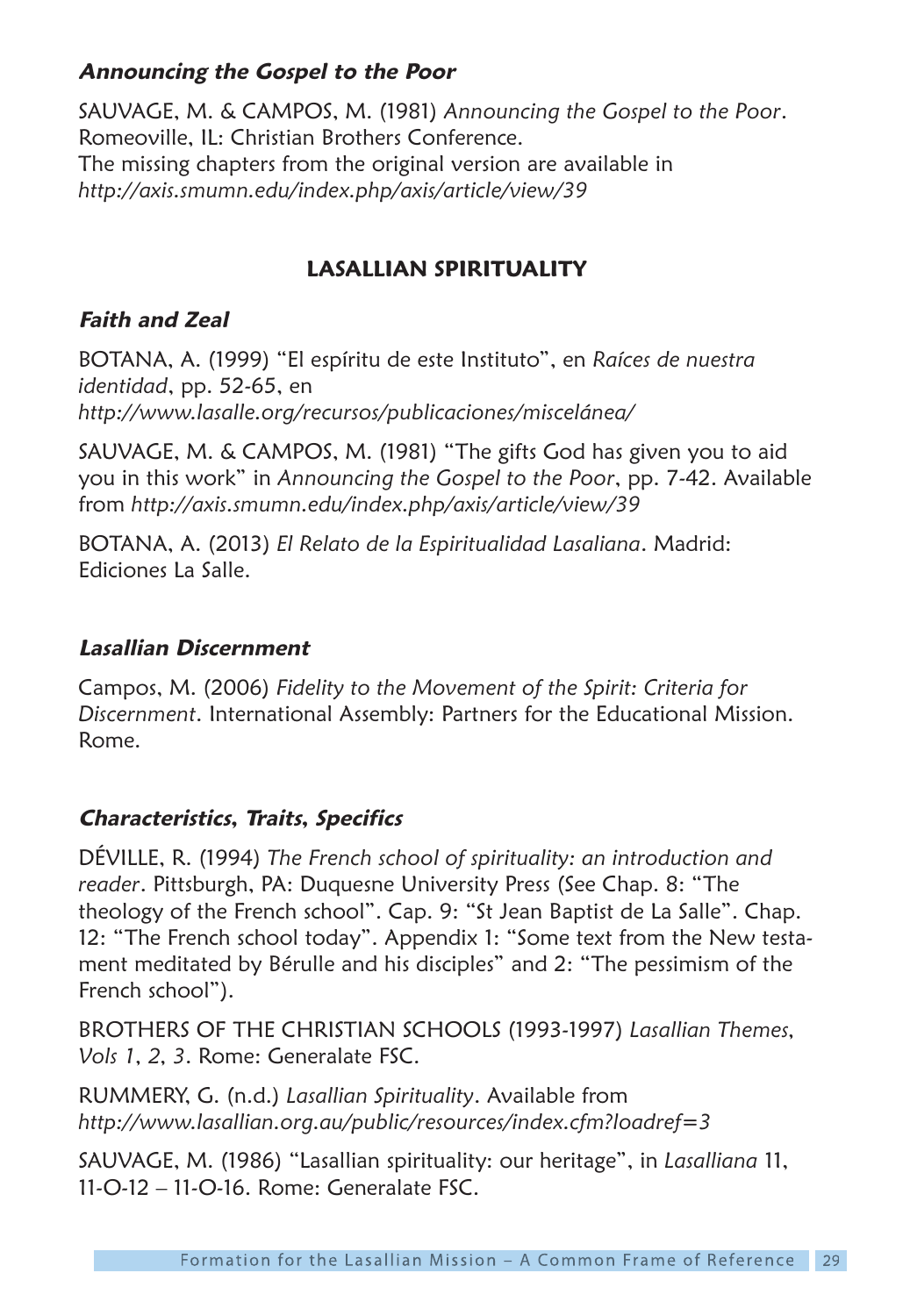#### **Lasallian Prayer**

PUNGIER, J. (1983) *Lasallian Prayer is Affective Prayer*. Lasalliana 01-A-07. Rome: Generalate FSC in *http://www.lasallian.org.au*

RUMMERY, G. (n.d.) *A Lasallian Prayer*. Available from *http://www.lasallian.org.au/public/resources/index.cfm?loadref=3*

SAUVAGE, M. & CAMPOS, M. (1995) *Explanation of the Method of Interior Prayer*. Landover, MD: Christian Brothers Conference.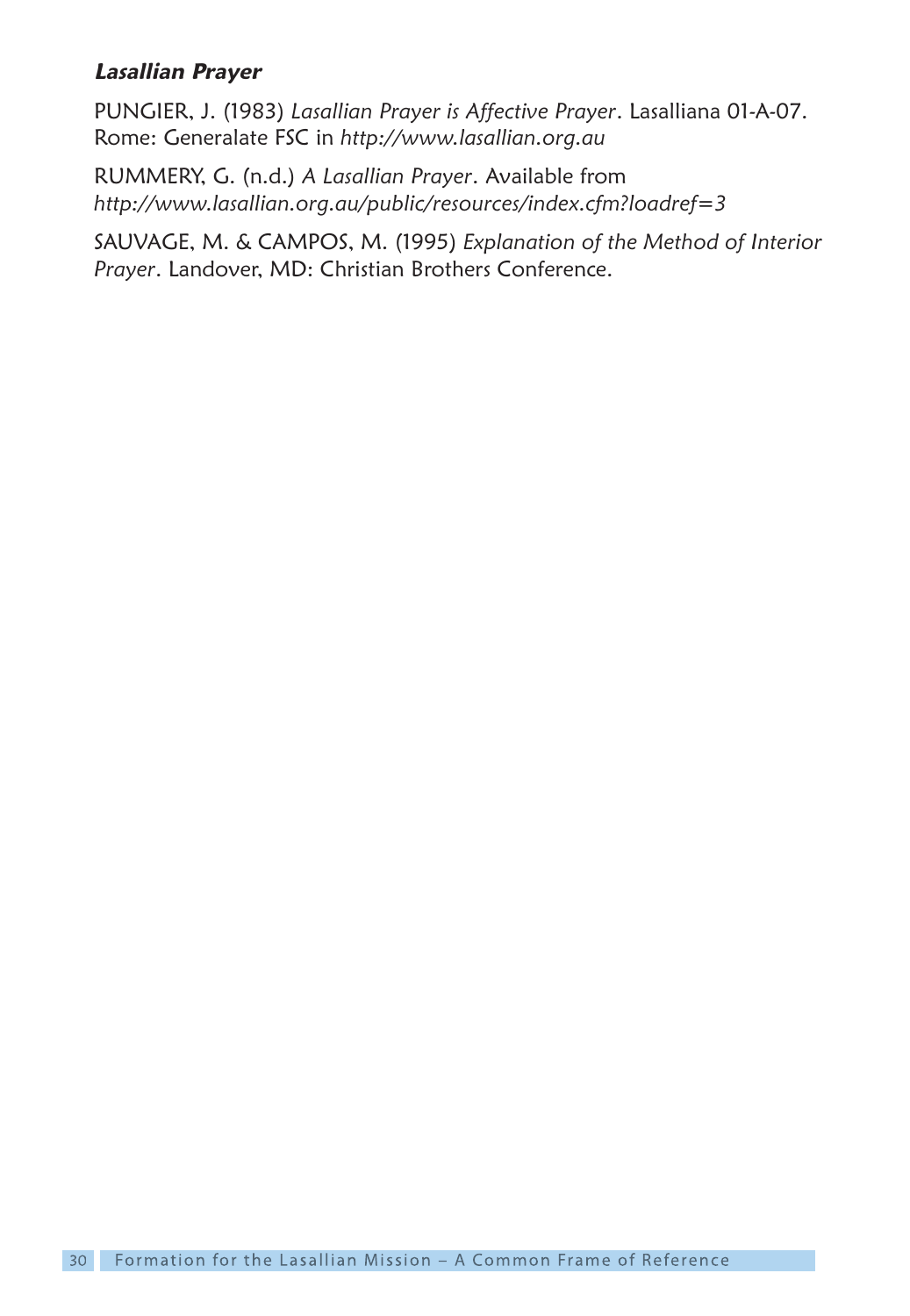## **Index**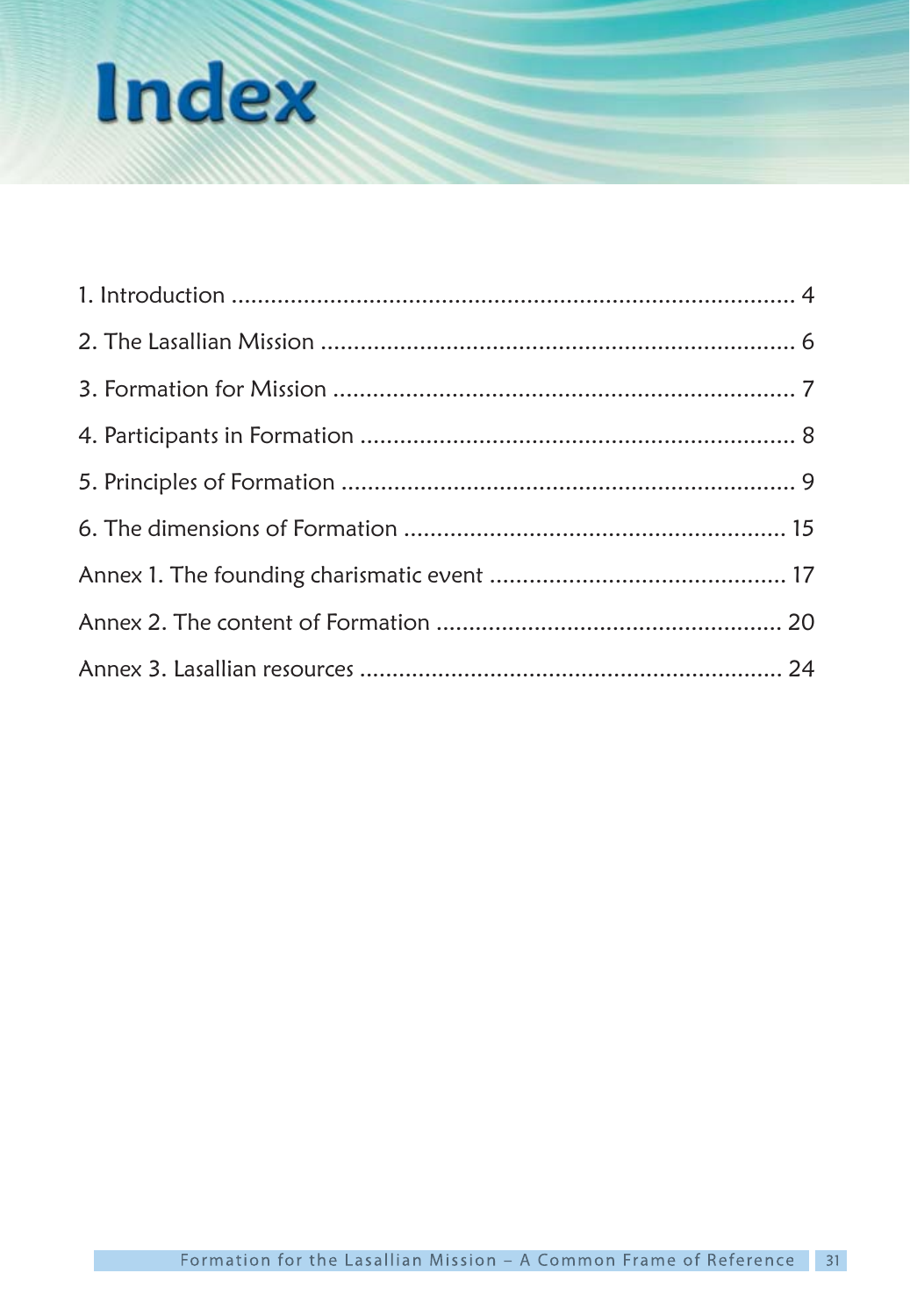*April 2014*

 $0.165$  Rome It 00165 Rome, Italy

**Brothers of the Christian Schools** Via Aurelia 476

SECRETARIATS AND THE INTERNATIONAL COUNCILS LA SALLE

**Publication:**

**Design and Lay-out:** Luigi Cerchi

**Cover:**